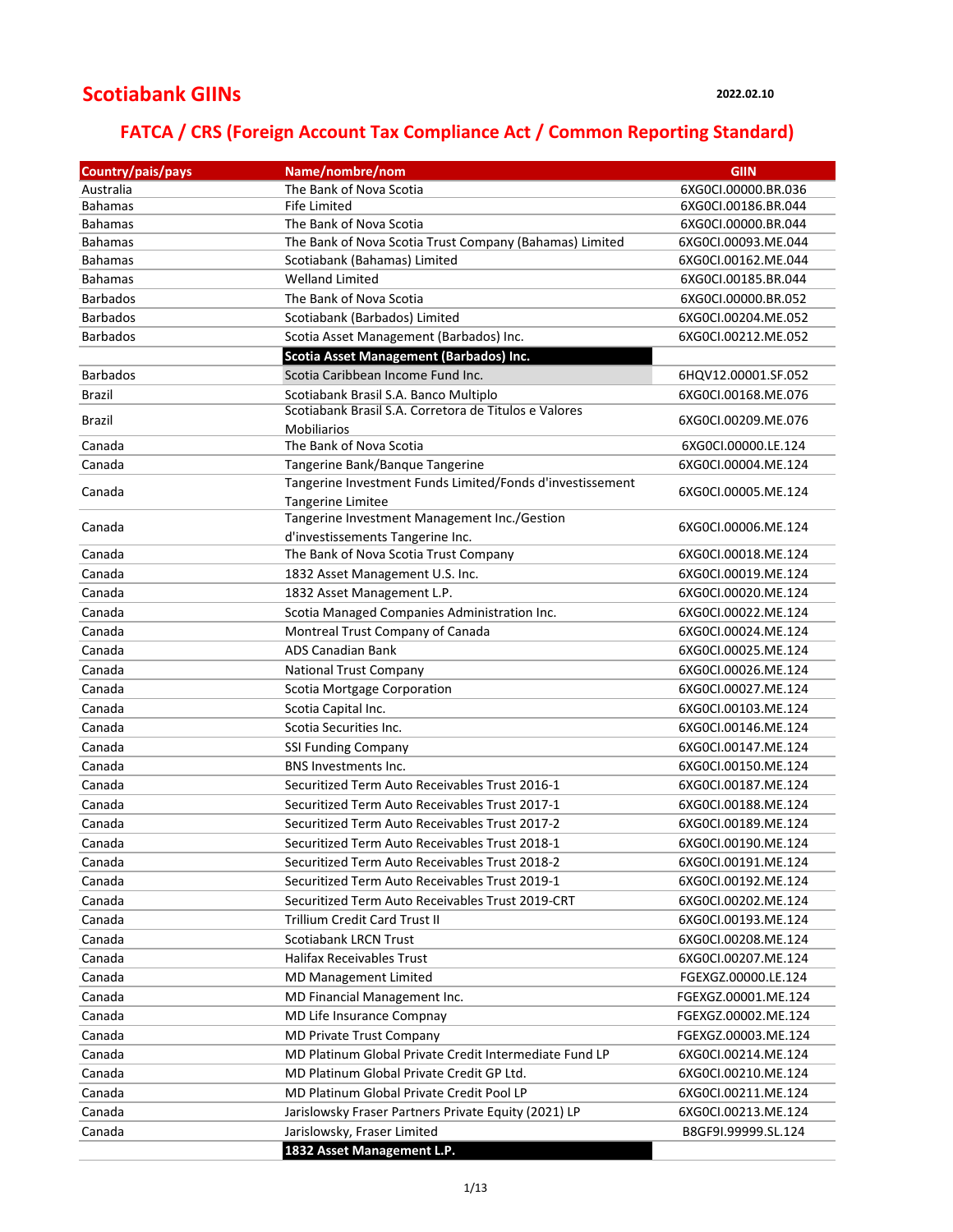| Country/pais/pays | Name/nombre/nom                                     | <b>GIIN</b>         |
|-------------------|-----------------------------------------------------|---------------------|
| Canada            | Aurion Income Opportunities Fund                    | WYK0E0.00297.SF.124 |
| Canada            | <b>CCWIPP SINGLE USER TRUST</b>                     | WYK0E0.00009.SF.124 |
| Canada            | DMP Power Global Growth Class                       | WYK0E0.00094.SF.124 |
| Canada            | <b>DMP Resource Class</b>                           | WYK0E0.00095.SF.124 |
| Canada            | <b>DMP Value Balanced Class</b>                     | WYK0E0.00096.SF.124 |
| Canada            | Dynamic Active Canadian Dividend Fund               | WYK0E0.00300.SF.124 |
| Canada            | Dynamic Active Canadian Dividend ETF                | WYK0E0.00361.SF.124 |
| Canada            | Dynamic Active Core Bond Private Pool               | WYK0E0.00010.SF.124 |
| Canada            | Dynamic Active Credit Strategies Private Pool       | WYK0E0.00011.SF.124 |
| Canada            | Dynamic Active Crossover Bond Fund                  | WYK0E0.00301.SF.124 |
| Canada            | Dynamic Active Crossover Bond ETF                   | WYK0E0.00362.SF.124 |
| Canada            | Dynamic Active Emerging Markets ETF                 | WYK0E0.00358.SF.124 |
| Canada            | Dynamic Active Energy Evolution ETF                 | WYK0E0.00359.SF.124 |
| Canada            | Dynamic Active Global Dividend Fund                 | WYK0E0.00303.SF.124 |
| Canada            | Dynamic Active Global Dividend ETF                  | WYK0E0.00363.SF.124 |
| Canada            | Dynamic Active Global Financial Services Fund       | WYK0E0.00315.SF.124 |
| Canada            | Dynamic Active Global Financial Services ETF        | WYK0E0.00364.SF.124 |
| Canada            | Dynamic Active Global Infrastructure ETF            | WYK0E0.00341.SF.124 |
| Canada            | Dynamic Active International ETF                    | WYK0E0.00356.SF.124 |
| Canada            | Dynamic Active International Dividend ETF           | WYK0E0.00342.SF.124 |
| Canada            | Dynamic Active Investment Grade Floating Rate ETF   | WYK0E0.00365.SF.124 |
| Canada            | Dynamic Active Investment Grade Floating Rate Fund  | WYK0E0.00320.SF.124 |
| Canada            | Dynamic Active Preferred Shares Fund                | WYK0E0.00302.SF.124 |
| Canada            | Dynamic Active Preferred Shares ETF                 | WYK0E0.00366.SF.124 |
| Canada            | Dynamic Active Retirement Income+ ETF               | WYK0E0.00357.SF.124 |
| Canada            | Dynamic Active Tactical Bond Fund                   | WYK0E0.00316.SF.124 |
| Canada            | <b>Dynamic Active Tactical Bond ETF</b>             | WYK0E0.00367.SF.124 |
| Canada            | Dynamic Active U.S. Dividend Fund                   | WYK0E0.00304.SF.124 |
| Canada            | Dynamic Active U.S. Dividend ETF                    | WYK0E0.00368.SF.124 |
| Canada            | Dynamic Active U.S. Mid-Cap Fund                    | WYK0E0.00317.SF.124 |
| Canada            | Dynamic Active U.S. Mid-Cap ETF                     | WYK0E0.00369.SF.124 |
| Canada            | <b>Dynamic Advantage Bond Class</b>                 | WYK0E0.00097.SF.124 |
| Canada            | Dynamic Advantage Bond Fund                         | WYK0E0.00012.SF.124 |
| Canada            | Dynamic Alpha Performance Fund                      | WYK0E0.00013.SF.124 |
| Canada            | Dynamic Alpha Performance II Fund                   | WYK0E0.00331.SF.124 |
| Canada            | Dynamic Alternative Managed Risk Private Pool Class | WYK0E0.00098.SF.124 |
| Canada            | Dynamic Alternative Yield Class                     | WYK0E0.00099.SF.124 |
| Canada            | Dynamic Alternative Yield Fund                      | WYK0E0.00014.SF.124 |
| Canada            | <b>Dynamic American Class</b>                       | WYK0E0.00100.SF.124 |
| Canada            | Dynamic American Fund                               | WYK0E0.00015.SF.124 |
| Canada            | Dynamic Asset Allocation Private Pool               | WYK0E0.00016.SF.124 |
| Canada            | <b>Dynamic Aurion Tactical Balanced Class</b>       | WYK0E0.00101.SF.124 |
| Canada            | Dynamic Total Return Bond Class                     | WYK0E0.00102.SF.124 |
| Canada            | Dynamic Total Return Bond Fund                      | WYK0E0.00017.SF.124 |
| Canada            | Dynamic Blue Chip Balanced Fund                     | WYK0E0.00018.SF.124 |
| Canada            | Dynamic Blue Chip Equity Fund                       | WYK0E0.00019.SF.124 |
| Canada            | Dynamic U.S. Balanced Class                         | WYK0E0.00103.SF.124 |
| Canada            | Dynamic Canadian Bond Fund                          | WYK0E0.00020.SF.124 |
| Canada            | Dynamic Canadian Dividend Fund                      | WYK0E0.00021.SF.124 |
| Canada            | Dynamic Canadian Equity Private Pool Class          | WYK0E0.00104.SF.124 |
| Canada            | Dynamic Canadian Value Class                        | WYK0E0.00105.SF.124 |
| Canada            | Dynamic Conservative Yield Private Pool             | WYK0E0.00022.SF.124 |
| Canada            | Dynamic Conservative Yield Private Pool Class       | WYK0E0.00106.SF.124 |
| Canada            | Dynamic Corporate Bond Strategies Class             | WYK0E0.00107.SF.124 |
| Canada            | Dynamic Corporate Bond Strategies Fund              | WYK0E0.00023.SF.124 |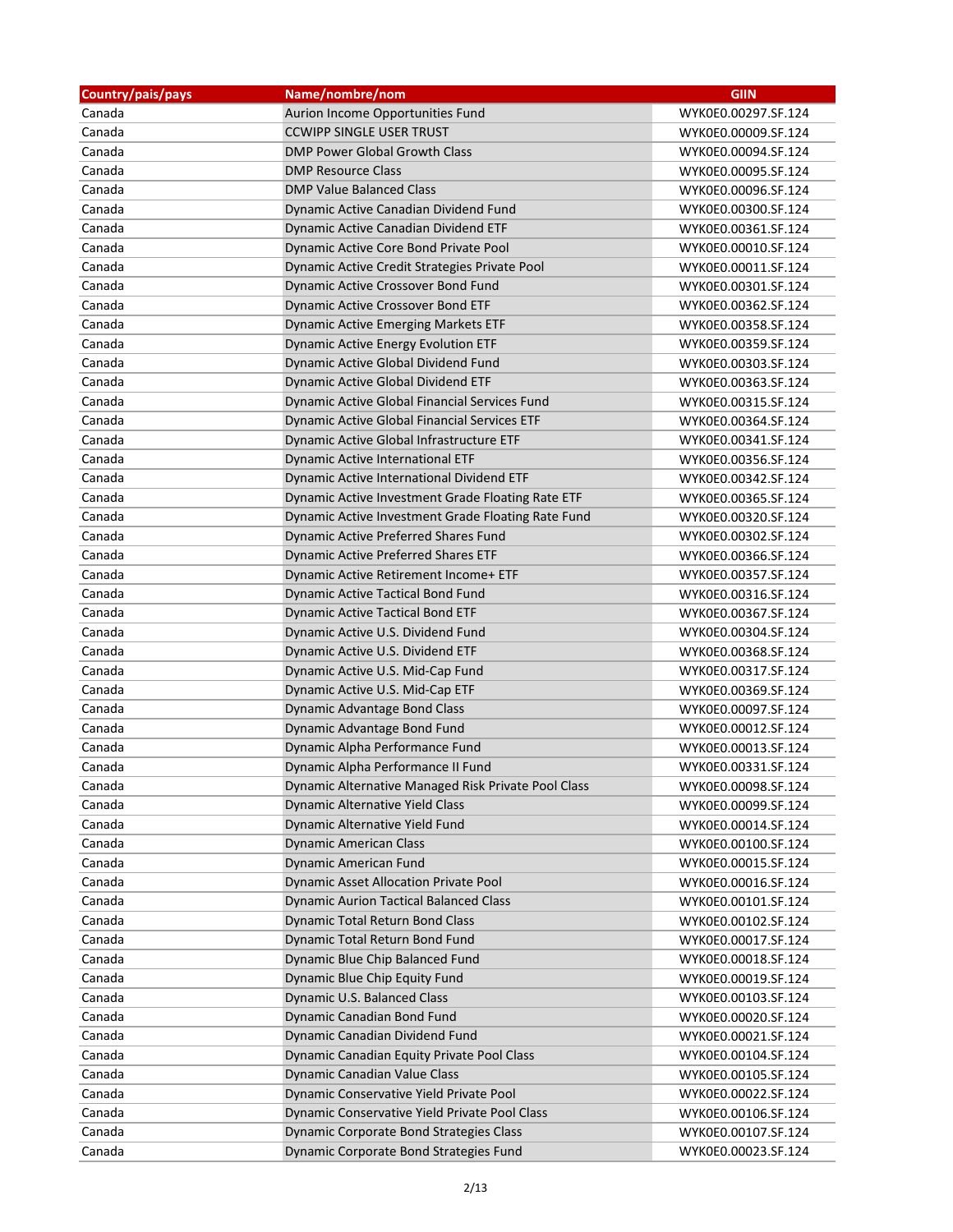| Country/pais/pays | Name/nombre/nom                              | <b>GIIN</b>         |
|-------------------|----------------------------------------------|---------------------|
| Canada            | Dynamic Credit Absolute Return Fund          | WYK0E0.00024.SF.124 |
| Canada            | Dynamic Credit Absolute Return II Fund       | WYK0E0.00334.SF.124 |
| Canada            | Dynamic Credit Spectrum Fund                 | WYK0E0.00025.SF.124 |
| Canada            | Dynamic Diversified Real Asset Fund          | WYK0E0.00026.SF.124 |
| Canada            | Dynamic Dividend Advantage Class             | WYK0E0.00108.SF.124 |
| Canada            | Dynamic Dividend Advantage Fund              | WYK0E0.00027.SF.124 |
| Canada            | <b>Dynamic Dividend Fund</b>                 | WYK0E0.00028.SF.124 |
| Canada            | Dynamic Dividend Income Class                | WYK0E0.00109.SF.124 |
| Canada            | Dynamic Dividend Income Fund                 | WYK0E0.00029.SF.124 |
| Canada            | Dynamic Dollar-Cost Averaging Fund           | WYK0E0.00030.SF.124 |
| Canada            | Dynamic EAFE Value Class                     | WYK0E0.00110.SF.124 |
| Canada            | <b>Dynamic Emerging Markets Class</b>        | WYK0E0.00111.SF.124 |
| Canada            | Dynamic Emerging Markets Equity Fund         | WYK0E0.00355.SF.124 |
| Canada            | <b>Dynamic Emerging Markets Fund</b>         | WYK0E0.00031.SF.124 |
| Canada            | <b>Dynamic Energy Evolution Fund</b>         | WYK0E0.00348.SF.124 |
| Canada            | Dynamic Energy Income Fund                   | WYK0E0.00032.SF.124 |
| Canada            | Dynamic Equity Income Fund                   | WYK0E0.00033.SF.124 |
| Canada            | Dynamic European Equity Fund                 | WYK0E0.00034.SF.124 |
| Canada            | Dynamic Asia Pacific Equity Fund             | WYK0E0.00035.SF.124 |
| Canada            | <b>Dynamic Financial Services Fund</b>       | WYK0E0.00036.SF.124 |
| Canada            | Dynamic Global All-Terrain Fund              | WYK0E0.00037.SF.124 |
| Canada            | <b>Dynamic Global Asset Allocation Class</b> | WYK0E0.00112.SF.124 |
| Canada            | Dynamic Global Asset Allocation Fund         | WYK0E0.00038.SF.124 |
| Canada            | <b>Dynamic Global Balanced Fund</b>          | WYK0E0.00039.SF.124 |
| Canada            | <b>Dynamic Global Discovery Class</b>        | WYK0E0.00113.SF.124 |
| Canada            | Dynamic Global Discovery Fund                | WYK0E0.00040.SF.124 |
| Canada            | <b>Dynamic Global Dividend Class</b>         | WYK0E0.00114.SF.124 |
| Canada            | Dynamic Global Dividend Fund                 | WYK0E0.00041.SF.124 |
| Canada            | <b>Dynamic Global Equity Fund</b>            | WYK0E0.00042.SF.124 |
| Canada            | Dynamic Global Equity Income Fund            | WYK0E0.00278.SF.124 |
| Canada            | Dynamic Global Equity Private Pool Class     | WYK0E0.00115.SF.124 |
| Canada            | Dynamic Global Fixed Income Fund             | WYK0E0.00374.SF.124 |
| Canada            | Dynamic Global Growth Opportunities Fund     | WYK0E0.00043.SF.124 |
| Canada            | Dynamic Global Infrastructure Class          | WYK0E0.00117.SF.124 |
| Canada            | Dynamic Global Infrastructure Fund           | WYK0E0.00044.SF.124 |
| Canada            | Dynamic Global Real Estate Fund              | WYK0E0.00045.SF.124 |
| Canada            | Dynamic Global Strategic Yield Fund          | WYK0E0.00279.SF.124 |
| Canada            | <b>Dynamic Global Value Class</b>            | WYK0E0.00116.SF.124 |
| Canada            | Dynamic International Equity Fund            | WYK0E0.00046.SF.124 |
| Canada            | Dynamic Global Yield Private Pool            | WYK0E0.00047.SF.124 |
| Canada            | Dynamic Global Yield Private Pool Class      | WYK0E0.00118.SF.124 |
| Canada            | Dynamic High Yield Bond Fund                 | WYK0E0.00048.SF.124 |
| Canada            | Dynamic Income Growth Opportunities Class    | WYK0E0.00119.SF.124 |
| Canada            | Dynamic Income Opportunities Fund            | WYK0E0.00049.SF.124 |
| Canada            | Dynamic International Discovery Fund         | WYK0E0.00354.SF.124 |
| Canada            | Dynamic International Dividend Private Pool  | WYK0E0.00050.SF.124 |
| Canada            | Dynamic Investment Grade Floating Rate Fund  | WYK0E0.00051.SF.124 |
| Canada            | Dynamic Liquid Alternatives Private Pool     | WYK0E0.00337.SF.124 |
|                   |                                              |                     |
| Canada            | <b>Dynamic Money Market Class</b>            | WYK0E0.00120.SF.124 |
| Canada            | Dynamic Money Market Fund                    | WYK0E0.00052.SF.124 |
| Canada            | Dynamic Multi Strategy Hedge Fund            | WYK0E0.00053.SF.124 |
| Canada            | Dynamic North American Dividend Private Pool | WYK0E0.00054.SF.124 |
| Canada            | Dynamic Power American Currency Neutral Fund | WYK0E0.00001.SF.124 |
| Canada            | Dynamic Power American Growth Class          | WYK0E0.00121.SF.124 |
| Canada            | Dynamic Power American Growth Fund           | WYK0E0.00055.SF.124 |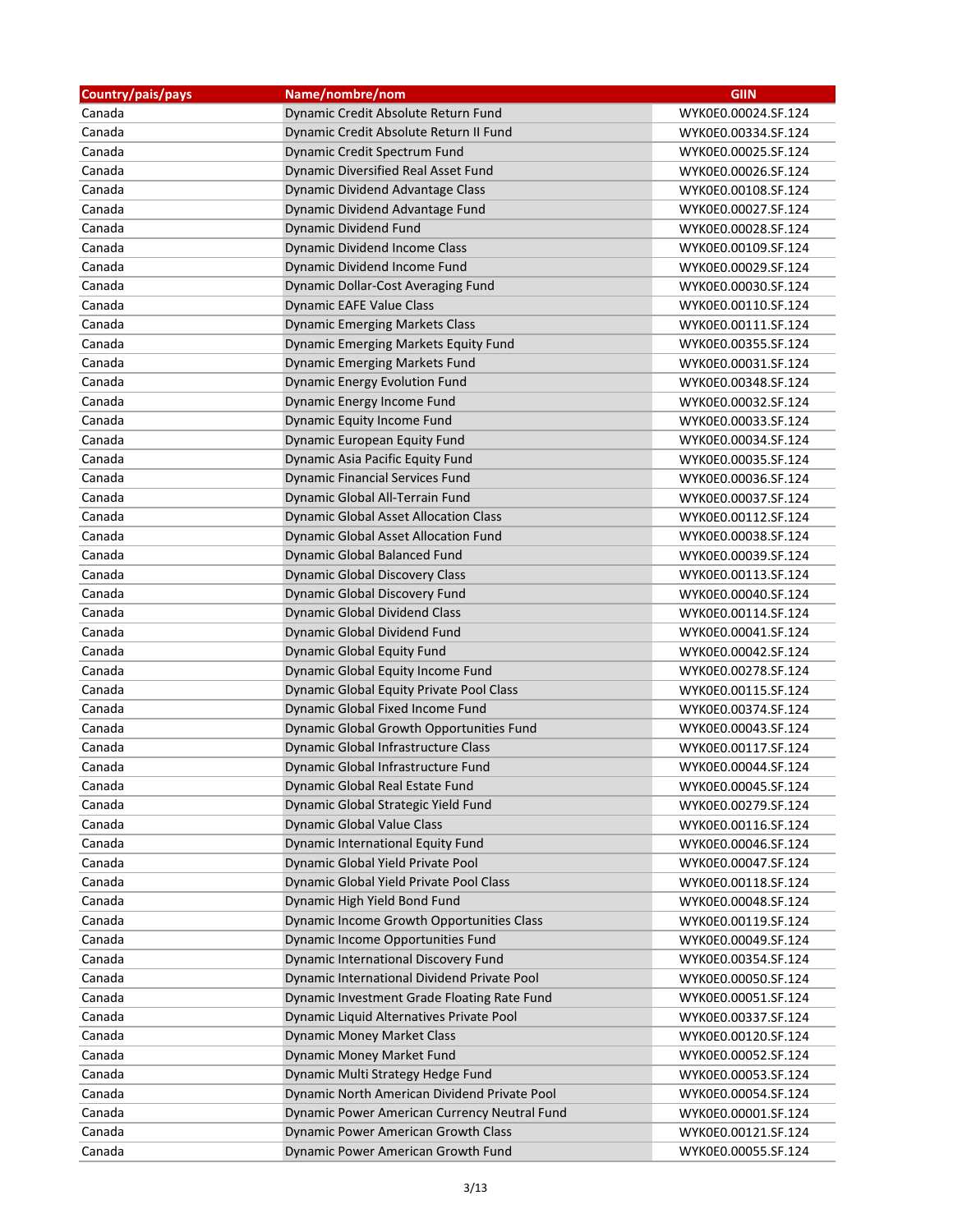| Country/pais/pays | Name/nombre/nom                                     | <b>GIIN</b>                                |
|-------------------|-----------------------------------------------------|--------------------------------------------|
| Canada            | <b>Dynamic Power Balanced Class</b>                 | WYK0E0.00122.SF.124                        |
| Canada            | <b>Dynamic Power Balanced Fund</b>                  | WYK0E0.00056.SF.124                        |
| Canada            | Dynamic Power Canadian Growth Class                 | WYK0E0.00123.SF.124                        |
| Canada            | Dynamic Power Canadian Growth Fund                  | WYK0E0.00057.SF.124                        |
| Canada            | Dynamic Power Dividend Growth Class                 | WYK0E0.00127.SF.124                        |
| Canada            | Dynamic Power Global Balanced Class                 | WYK0E0.00124.SF.124                        |
| Canada            | Dynamic Power Global Growth Class                   | WYK0E0.00125.SF.124                        |
| Canada            | Dynamic Power Global Growth Fund                    | WYK0E0.00058.SF.124                        |
| Canada            | Dynamic Power Global Navigator Class                | WYK0E0.00126.SF.124                        |
| Canada            | <b>Dynamic Power Small Cap Fund</b>                 | WYK0E0.00059.SF.124                        |
| Canada            | <b>Dynamic Precious Metals Fund</b>                 | WYK0E0.00060.SF.124                        |
| Canada            | <b>Dynamic Preferred Yield Class</b>                | WYK0E0.00128.SF.124                        |
| Canada            | Dynamic Premium Bond Private Pool                   | WYK0E0.00061.SF.124                        |
| Canada            | Dynamic Premium Bond Private Pool Class             | WYK0E0.00129.SF.124                        |
| Canada            | Dynamic Premium Yield Class                         | WYK0E0.00130.SF.124                        |
| Canada            | Dynamic Premium Yield Fund                          | WYK0E0.00062.SF.124                        |
| Canada            | Dynamic Premium Yield Plus Fund                     | WYK0E0.00332.SF.124                        |
| Canada            | Dynamic Protected Dividend Value Fund               | WYK0E0.00063.SF.124                        |
| Canada            | Dynamic Real Estate & Infrastructure Income Fund    | WYK0E0.00064.SF.124                        |
| Canada            | Dynamic Real Estate & Infrastructure Income II Fund | WYK0E0.00333.SF.124                        |
| Canada            | Dynamic Resource Fund                               | WYK0E0.00065.SF.124                        |
| Canada            | Dynamic Retirement Income+ Fund                     | WYK0E0.00353.SF.124                        |
| Canada            | Dynamic Short Term Bond Fund                        | WYK0E0.00066.SF.124                        |
| Canada            | Dynamic Short Term Credit Plus Fund                 | WYK0E0.00376.SF.124                        |
| Canada            | <b>Dynamic Small Business Fund</b>                  | WYK0E0.00067.SF.124                        |
| Canada            | <b>Dynamic Strategic Bond Fund</b>                  | WYK0E0.00068.SF.124                        |
| Canada            | <b>Dynamic Strategic Energy Class</b>               | WYK0E0.00131.SF.124                        |
| Canada            | <b>Dynamic Strategic Gold Class</b>                 | WYK0E0.00132.SF.124                        |
| Canada            | Dynamic Strategic Growth Portfolio                  | WYK0E0.00069.SF.124                        |
| Canada            | DynamicEdge Balanced Income Portfolio               | WYK0E0.00070.SF.124                        |
| Canada            | Dynamic Strategic Resource class                    | WYK0E0.00133.SF.124                        |
| Canada            | Dynamic Strategic Yield Class                       | WYK0E0.00134.SF.124                        |
| Canada            | Dynamic Strategic Yield Fund                        | WYK0E0.00071.SF.124                        |
| Canada            | Dynamic Sustainable Credit Private Pool             | WYK0E0.00375.SF.124                        |
| Canada            | Dynamic Tactical Bond Private Pool                  | WYK0E0.00072.SF.124                        |
| Canada            | Dynamic U.S. Dividend Advantage Fund                | WYK0E0.00073.SF.124                        |
| Canada            | Dynamic U.S. Equity Income Fund                     | WYK0E0.00280.SF.124                        |
| Canada            | Dynamic U.S. Equity Private Pool Class              | WYK0E0.00135.SF.124                        |
| Canada            | Dynamic U.S. Monthly Income Fund                    | WYK0E0.00074.SF.124                        |
| Canada            | Dynamic U.S. Sector Focus Class                     | WYK0E0.00136.SF.124                        |
| Canada            | Dynamic U.S. Strategic Yield Fund                   | WYK0E0.00281.SF.124                        |
| Canada            | <b>Dynamic Value Balanced Class</b>                 | WYK0E0.00137.SF.124                        |
| Canada            | Dynamic Value Balanced Fund                         | WYK0E0.00075.SF.124                        |
| Canada            | Dynamic Value Fund of Canada                        | WYK0E0.00076.SF.124                        |
| Canada            | DynamicEdge Balanced Class Portfolio                | WYK0E0.00138.SF.124                        |
| Canada            | DynamicEdge Balanced Growth Class Portfolio         |                                            |
| Canada            | DynamicEdge Balanced Growth Portfolio               | WYK0E0.00139.SF.124                        |
| Canada            | DynamicEdge Balanced Portfolio                      | WYK0E0.00077.SF.124<br>WYK0E0.00078.SF.124 |
|                   |                                                     |                                            |
| Canada            | DynamicEdge Conservative Class Portfolio            | WYK0E0.00140.SF.124                        |
| Canada            | DynamicEdge Defensive Portfolio                     | WYK0E0.00079.SF.124                        |
| Canada            | DynamicEdge Equity Class Portfolio                  | WYK0E0.00141.SF.124                        |
| Canada            | DynamicEdge Equity Portfolio                        | WYK0E0.00080.SF.124                        |
| Canada            | DynamicEdge Growth Class Portfolio                  | WYK0E0.00142.SF.124                        |
| Canada            | DynamicEdge Growth Portfolio                        | WYK0E0.00081.SF.124                        |
| Canada            | Marquis Balanced Class Portfolio                    | WYK0E0.00143.SF.124                        |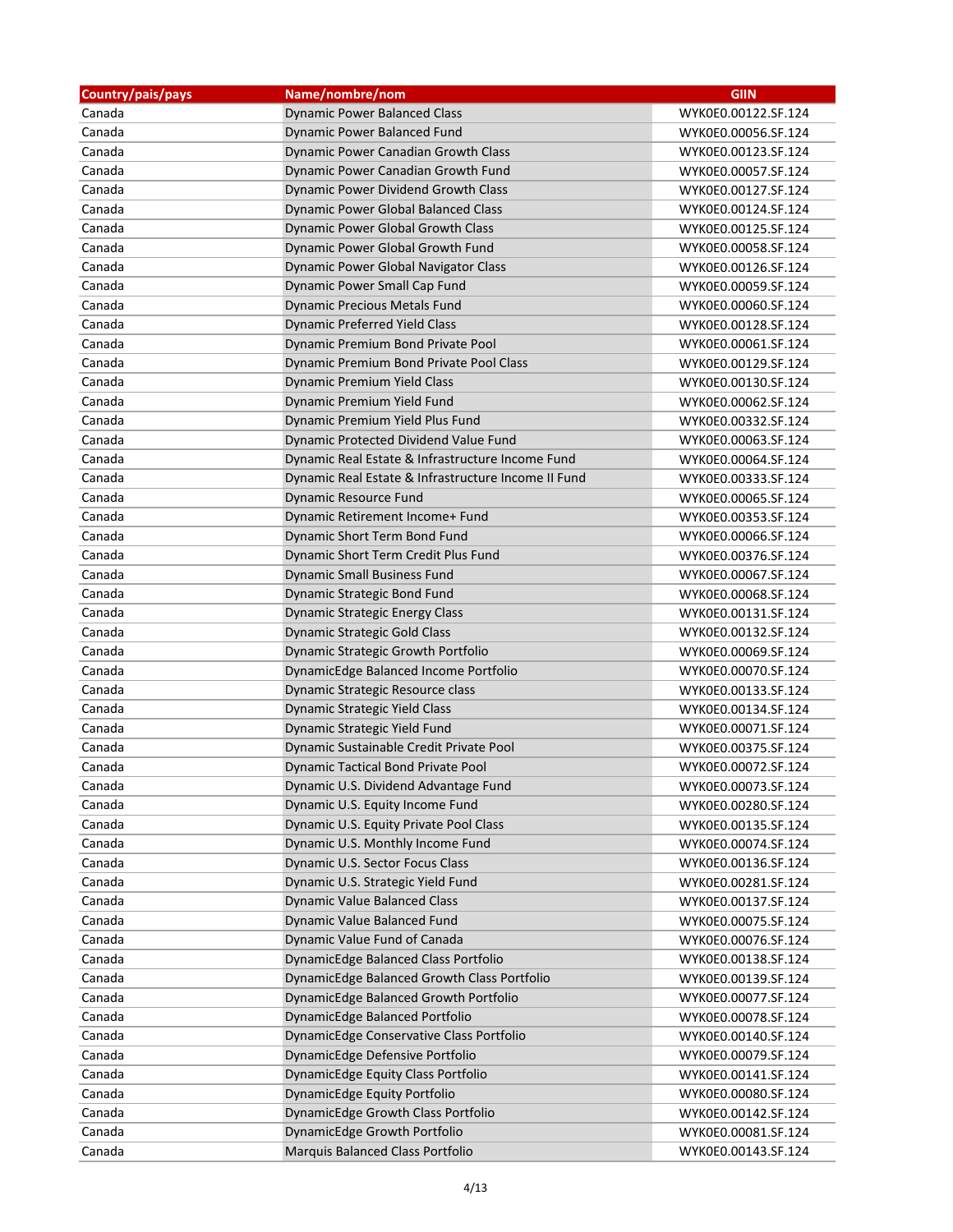| Country/pais/pays | Name/nombre/nom                                         | <b>GIIN</b>         |
|-------------------|---------------------------------------------------------|---------------------|
| Canada            | Marquis Balanced Growth Class Portfolio                 | WYK0E0.00144.SF.124 |
| Canada            | Marquis Balanced Growth Portfolio                       | WYK0E0.00082.SF.124 |
| Canada            | Marquis Balanced Income Portfolio                       | WYK0E0.00083.SF.124 |
| Canada            | Marquis Balanced Portfolio                              | WYK0E0.00084.SF.124 |
| Canada            | Marquis Equity Portfolio                                | WYK0E0.00085.SF.124 |
| Canada            | Marquis Growth Portfolio                                | WYK0E0.00086.SF.124 |
| Canada            | Marquis Institutional Balanced Growth Portfolio         | WYK0E0.00087.SF.124 |
| Canada            | Marquis Institutional Balanced Portfolio                | WYK0E0.00088.SF.124 |
| Canada            | Marquis Institutional Bond Portfolio                    | WYK0E0.00089.SF.124 |
| Canada            | Marquis Institutional Canadian Equity Portfolio         | WYK0E0.00090.SF.124 |
| Canada            | Marquis Institutional Equity Portfolio                  | WYK0E0.00091.SF.124 |
| Canada            | Marquis Institutional Global Equity Portfolio           | WYK0E0.00092.SF.124 |
| Canada            | Marquis Institutional Growth Portfolio                  | WYK0E0.00093.SF.124 |
| Canada            | Pinnacle Balanced Portfolio                             | WYK0E0.00243.SF.124 |
| Canada            | Pinnacle Growth Portfolio                               | WYK0E0.00244.SF.124 |
| Canada            | Pinnacle Income Portfolio                               | WYK0E0.00242.SF.124 |
| Canada            | Scotia Aria Conservative Build Portfolio                | WYK0E0.00215.SF.124 |
| Canada            | Scotia Aria Conservative Defend Portfolio               | WYK0E0.00216.SF.124 |
| Canada            | Scotia Aria Conservative Pay Portfolio                  | WYK0E0.00217.SF.124 |
| Canada            | Scotia Aria Equity Build Portfolio                      | WYK0E0.00328.SF.124 |
| Canada            | Scotia Aria Equity Defend Portfolio                     | WYK0E0.00329.SF.124 |
| Canada            | Scotia Aria Equity Pay Portfolio                        | WYK0E0.00330.SF.124 |
| Canada            | Scotia Aria Moderate Build Portfolio                    | WYK0E0.00218.SF.124 |
| Canada            | Scotia Aria Moderate Defend Portfolio                   | WYK0E0.00219.SF.124 |
| Canada            | Scotia Aria Moderate Pay Portfolio                      | WYK0E0.00220.SF.124 |
| Canada            | Scotia Aria Progressive Build Portfolio                 | WYK0E0.00221.SF.124 |
| Canada            | Scotia Aria Progressive Defend Portfolio                | WYK0E0.00222.SF.124 |
| Canada            | Scotia Aria Progressive Pay Portfolio                   | WYK0E0.00223.SF.124 |
| Canada            | Scotia Diversified Balanced Fund                        | WYK0E0.00179.SF.124 |
| Canada            | Scotia Canadian Bond Fund                               | WYK0E0.00152.SF.124 |
| Canada            | Scotia Canadian Balanced Fund                           | WYK0E0.00186.SF.124 |
| Canada            | Scotia Canadian Bond Index Fund                         | WYK0E0.00192.SF.124 |
| Canada            | Scotia Canadian Bond Index Tracker ETF                  | WYK0E0.00343.SF.124 |
| Canada            | Scotia Canadian Corporate Bond Capital Yield Class      | WYK0E0.00260.SF.124 |
| Canada            | Scotia Canadian Dividend Class                          | WYK0E0.00255.SF.124 |
| Canada            | Scotia Canadian Dividend Fund                           | WYK0E0.00191.SF.124 |
| Canada            | Scotia Canadian Equity Blend Class                      | WYK0E0.00251.SF.124 |
| Canada            | Scotia Canadian Equity Fund                             | WYK0E0.00168.SF.124 |
| Canada            | Scotia Canadian Growth Fund                             | WYK0E0.00180.SF.124 |
| Canada            | Scotia Canadian Income Fund                             | WYK0E0.00185.SF.124 |
| Canada            | Scotia Canadian Equity Index Fund                       | WYK0E0.00188.SF.124 |
| Canada            | Scotia Canadian Large Cap Equity Index Tracker ETF      | WYK0E0.00344.SF.124 |
| Canada            | Scotia Canadian Small Cap Fund                          | WYK0E0.00190.SF.124 |
| Canada            | Scotia CanAm Index Fund                                 | WYK0E0.00169.SF.124 |
| Canada            | Scotia Conservative Government Bond Capital Yield Class | WYK0E0.00256.SF.124 |
| Canada            | Scotia Conservative Income Fund                         | WYK0E0.00210.SF.124 |
| Canada            | Scotia Diversified Monthly Income Fund                  | WYK0E0.00159.SF.124 |
| Canada            | Scotia Dividend Balanced Fund                           | WYK0E0.00148.SF.124 |
| Canada            | 1832 AM Emerging Markets Equity Pool                    | WYK0E0.00338.SF.124 |
| Canada            | Scotia European Equity Fund                             | WYK0E0.00184.SF.124 |
| Canada            | Scotia Fixed Income Blend Class                         |                     |
|                   |                                                         | WYK0E0.00254.SF.124 |
| Canada<br>Canada  | Scotia Global Balanced Fund<br>Scotia Global Bond Fund  | WYK0E0.00149.SF.124 |
| Canada            | <b>Scotia Global Dividend Class</b>                     | WYK0E0.00187.SF.124 |
|                   |                                                         | WYK0E0.00250.SF.124 |
| Canada            | Scotia Global Dividend Fund                             | WYK0E0.00150.SF.124 |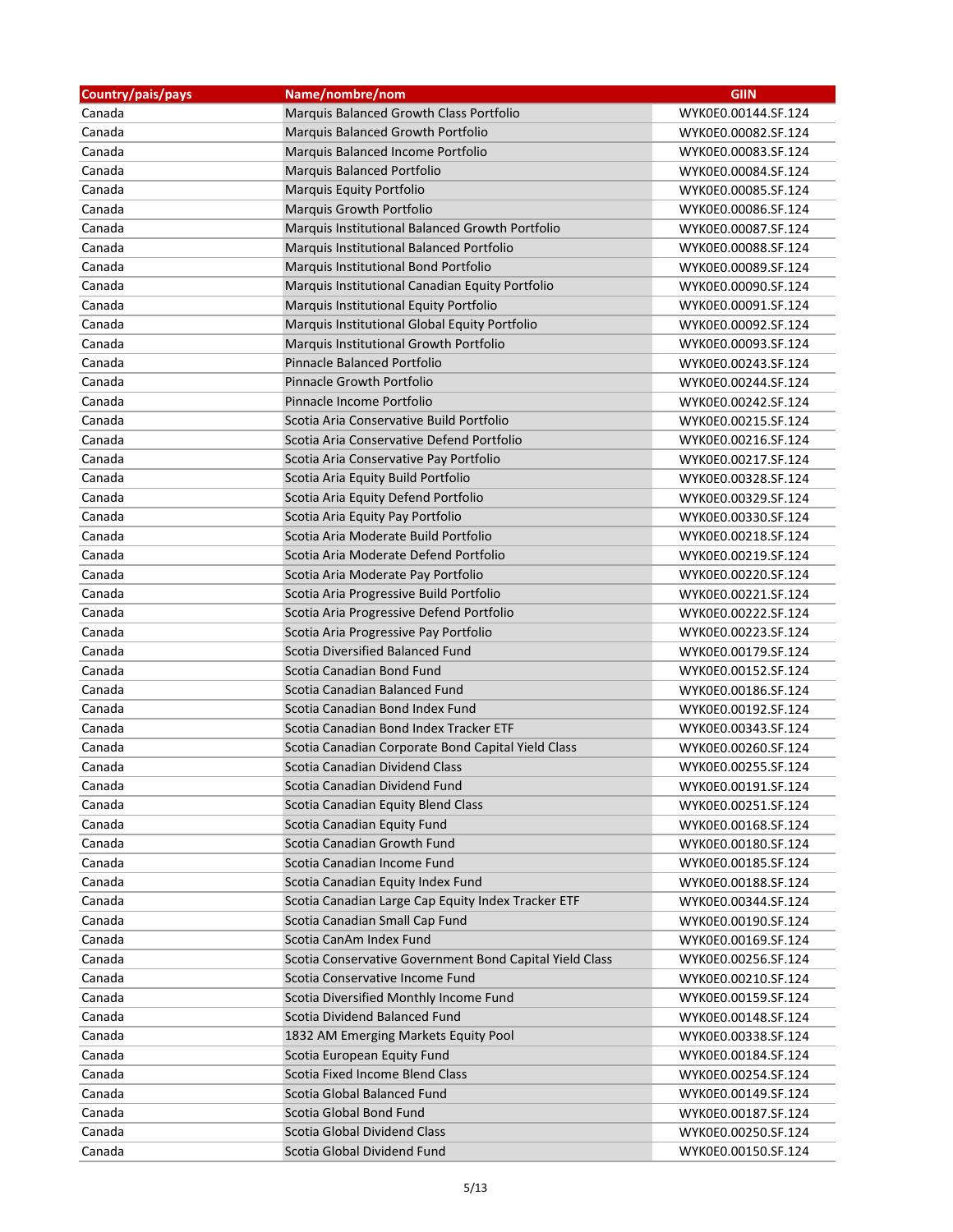| Country/pais/pays | Name/nombre/nom                                          | <b>GIIN</b>         |
|-------------------|----------------------------------------------------------|---------------------|
| Canada            | Scotia Global Equity Fund                                | WYK0E0.00194.SF.124 |
| Canada            | Scotia Global Growth Fund                                | WYK0E0.00182.SF.124 |
| Canada            | 1832 AM Global Low Volatility Equity LP                  | WYK0E0.00267.SF.124 |
| Canada            | Scotia Global Small Cap Fund                             | WYK0E0.00197.SF.124 |
| Canada            | Scotia Income Advantage Fund                             | WYK0E0.00147.SF.124 |
| Canada            | Scotia INNOVA Balanced Growth Portfolio                  | WYK0E0.00155.SF.124 |
| Canada            | Scotia INNOVA Balanced Growth Portfolio Class            | WYK0E0.00247.SF.124 |
| Canada            | Scotia INNOVA Balanced Income Portfolio                  | WYK0E0.00154.SF.124 |
| Canada            | Scotia INNOVA Balanced Income Portfolio Class            | WYK0E0.00248.SF.124 |
| Canada            | Scotia INNOVA Growth Portfolio                           | WYK0E0.00156.SF.124 |
| Canada            | Scotia INNOVA Growth Portfolio Class                     | WYK0E0.00246.SF.124 |
| Canada            | Scotia INNOVA Income Portfolio                           | WYK0E0.00153.SF.124 |
| Canada            | Scotia INNOVA Income Portfolio Class                     | WYK0E0.00249.SF.124 |
| Canada            | Scotia INNOVA Maximum Growth Portfolio                   | WYK0E0.00157.SF.124 |
| Canada            | Scotia INNOVA Maximum Growth Portfolio Class             | WYK0E0.00245.SF.124 |
|                   | Scotia Institutional Canadian Investment Grade Corporate | WYK0E0.00214.SF.124 |
| Canada            | <b>Bond Fund</b>                                         |                     |
| Canada            | Scotia Institutional Multi Asset Growth Fund             | WYK0E0.00213.SF.124 |
| Canada            | Scotia Institutional Tactical Bond Fund                  | WYK0E0.00298.SF.124 |
| Canada            | Scotia International Equity Blend Class                  | WYK0E0.00253.SF.124 |
| Canada            | Scotia International Equity Fund                         | WYK0E0.00196.SF.124 |
| Canada            | Scotia International Equity Index Tracker ETF            | WYK0E0.00346.SF.124 |
| Canada            | Scotia International Equity Index Fund                   | WYK0E0.00193.SF.124 |
| Canada            | Scotia Latin American Fund                               | WYK0E0.00178.SF.124 |
| Canada            | Scotia Long Short Equity Fund                            | WYK0E0.00209.SF.124 |
| Canada            | Scotia Low Carbon Canadian Fixed Income Fund             | WYK0E0.00349.SF.124 |
| Canada            | Scotia Low Carbon Global Balanced Fund                   | WYK0E0.00350.SF.124 |
| Canada            | Scotia Low Carbon Global Equity Fund                     | WYK0E0.00351.SF.124 |
| Canada            | Scotia Maximum Growth Portfolio Class                    | WYK0E0.00264.SF.124 |
| Canada            | Scotia Money Market Fund                                 | WYK0E0.00171.SF.124 |
| Canada            | Scotia Mortgage Income Fund                              | WYK0E0.00175.SF.124 |
| Canada            | Scotia NASDAQ Index Fund                                 | WYK0E0.00198.SF.124 |
| Canada            | Scotia Pacific Rim Fund                                  | WYK0E0.00177.SF.124 |
| Canada            | Scotia Partners Balanced Growth Portfolio                | WYK0E0.00165.SF.124 |
| Canada            | Scotia Partners Balanced Growth Portfolio Class          | WYK0E0.00262.SF.124 |
| Canada            | Scotia Partners Balanced Income Portfolio                | WYK0E0.00164.SF.124 |
| Canada            | Scotia Partners Balanced Income Portfolio Class          | WYK0E0.00261.SF.124 |
| Canada            | Scotia Partners Growth Portfolio                         | WYK0E0.00166.SF.124 |
| Canada            | Scotia Partners Growth Portfolio Class                   | WYK0E0.00263.SF.124 |
| Canada            | Scotia Partners Income Portfolio                         | WYK0E0.00151.SF.124 |
| Canada            | Scotia Partners Maximum Growth Portfolio                 | WYK0E0.00167.SF.124 |
| Canada            | Scotia Premium T-Bill Fund                               | WYK0E0.00174.SF.124 |
| Canada            | Scotia Private Credit Pool                               | WYK0E0.00360.SF.124 |
| Canada            | Scotia Wealth American Core-Plus Bond Pool               | WYK0E0.00227.SF.124 |
| Canada            | 1832 AM Canadian All Cap Equity Pool                     | WYK0E0.00287.SF.124 |
| Canada            | Scotia Wealth Canadian Core Bond Pool                    | WYK0E0.00339.SF.124 |
| Canada            | Scotia Wealth Canadian Corporate Bond Pool               | WYK0E0.00202.SF.124 |
| Canada            | Scotia Private Canadian Equity Class                     | WYK0E0.00257.SF.124 |
| Canada            | Scotia Wealth Canadian Equity Pool                       | WYK0E0.00200.SF.124 |
| Canada            | Scotia Wealth Canadian Growth Pool                       | WYK0E0.00230.SF.124 |
| Canada            | Scotia Wealth Canadian Mid Cap Pool                      | WYK0E0.00232.SF.124 |
| Canada            | Scotia Wealth Canadian Preferred Share Pool              | WYK0E0.00206.SF.124 |
| Canada            | Scotia Wealth Canadian Small Cap Pool                    | WYK0E0.00231.SF.124 |
| Canada            | Scotia Wealth Canadian Value Pool                        | WYK0E0.00229.SF.124 |
| Canada            | Scotia Private Diversified International Equity Pool     | WYK0E0.00326.SF.124 |
| Canada            | Scotia Wealth Emerging Markets Pool                      | WYK0E0.00240.SF.124 |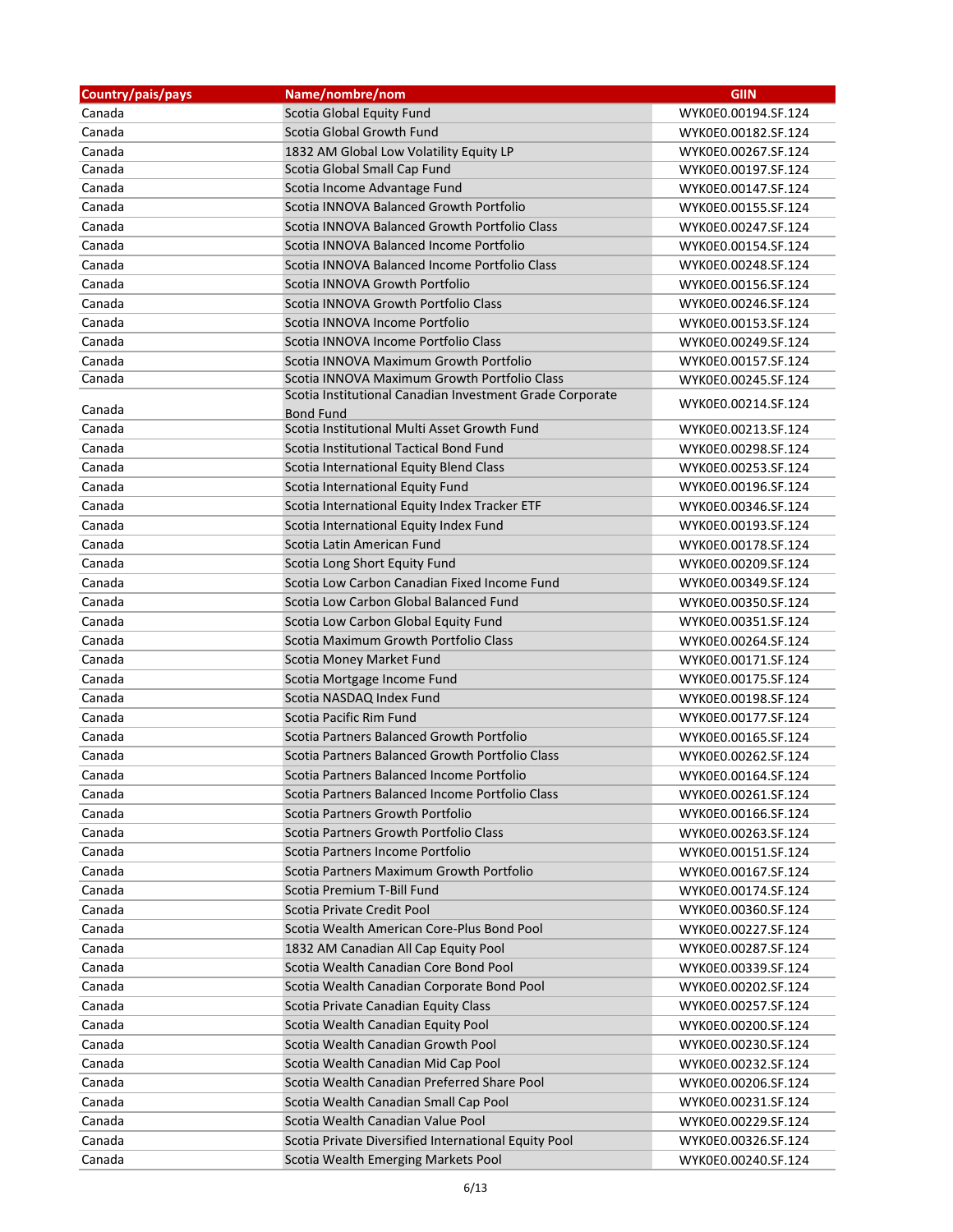| Country/pais/pays | Name/nombre/nom                                             | <b>GIIN</b>         |
|-------------------|-------------------------------------------------------------|---------------------|
| Canada            | Scotia Wealth Floating Rate Income Pool                     | WYK0E0.00211.SF.124 |
| Canada            | 1832 AM Fundamental Canadian Equity Pool                    | WYK0E0.00288.SF.124 |
| Canada            | Scotia Private Global Credit Pool                           | WYK0E0.00289.SF.124 |
| Canada            | Scotia Wealth Global Equity Pool                            | WYK0E0.00239.SF.124 |
| Canada            | Scotia Wealth Global High Yield Pool                        | WYK0E0.00319.SF.124 |
| Canada            | Scotia Wealth Global Infrastructure Pool                    | WYK0E0.00318.SF.124 |
| Canada            | Scotia Private Global Low Volatility Equity Pool            | WYK0E0.00290.SF.124 |
| Canada            | Scotia Wealth Global Real Estate Pool                       | WYK0E0.00241.SF.124 |
| Canada            | Scotia Wealth High Yield Bond Pool                          | WYK0E0.00335.SF.124 |
| Canada            | Scotia Wealth High Yield Income Pool                        | WYK0E0.00226.SF.124 |
| Canada            | Scotia Wealth Income Pool                                   | WYK0E0.00225.SF.124 |
| Canada            | Scotia Wealth International Core Equity Pool                | WYK0E0.00204.SF.124 |
| Canada            | Scotia Wealth International Equity Pool                     | WYK0E0.00237.SF.124 |
| Canada            | 1832 AM International Growth Equity Pool                    | WYK0E0.00327.SF.124 |
| Canada            | Scotia Wealth International Small to Mid Cap Value Pool     | WYK0E0.00238.SF.124 |
| Canada            | Scotia Wealth North American Dividend Pool                  | WYK0E0.00203.SF.124 |
| Canada            | Scotia Wealth Premium Payout Pool                           | WYK0E0.00212.SF.124 |
| Canada            | Scotia Wealth Real Estate Income Pool                       | WYK0E0.00208.SF.124 |
| Canada            | Scotia Wealth Short-Mid Government Bond Pool                | WYK0E0.00201.SF.124 |
| Canada            | Scotia Wealth Short Term Bond Pool                          | WYK0E0.00205.SF.124 |
| Canada            | Scotia Private Short Term Income Pool                       | WYK0E0.00224.SF.124 |
| Canada            | Scotia Wealth Strategic Balanced Pool                       | WYK0E0.00228.SF.124 |
| Canada            | Scotia Wealth Total Return Bond Pool                        | WYK0E0.00291.SF.124 |
| Canada            | Scotia Private U.S. Dividend Class                          | WYK0E0.00259.SF.124 |
| Canada            | Scotia Wealth U.S. Dividend Pool                            | WYK0E0.00207.SF.124 |
| Canada            | Scotia Private U.S. Equity Class                            | WYK0E0.00258.SF.124 |
| Canada            | Scotia Private U.S. Equity Pool                             | WYK0E0.00199.SF.124 |
| Canada            | Scotia Wealth U.S. Large Cap Growth Pool                    | WYK0E0.00234.SF.124 |
| Canada            | Scotia Wealth U.S. Mid Cap Value Pool                       | WYK0E0.00235.SF.124 |
| Canada            | Scotia Private U.S. Mid Cap Value Pool                      | WYK0E0.00236.SF.124 |
| Canada            | Scotia Wealth U.S. Value Pool                               | WYK0E0.00233.SF.124 |
| Canada            | Scotia Wealth World Infrastructure Pool                     | WYK0E0.00336.SF.124 |
| Canada            | Scotia Responsible Investing International Equity Index ETF | WYK0E0.00371.SF.124 |
| Canada            | Scotia Responsible Investing Canadian Equity Index ETF      | WYK0E0.00372.SF.124 |
|                   | Scotia Responsible Investing U.S. Equity Index ETF          | WYK0E0.00373.SF.124 |
| Canada            | Scotia Responsible Investing Canadian Bond Index ETF        | WYK0E0.00370.SF.124 |
| Canada            | Scotia Resource Fund                                        | WYK0E0.00176.SF.124 |
| Canada            | Scotia Selected Balanced Growth Portfolio                   | WYK0E0.00161.SF.124 |
| Canada            | Scotia Selected Balanced Income Portfolio                   | WYK0E0.00160.SF.124 |
| Canada            | Scotia Selected Growth Portfolio                            | WYK0E0.00162.SF.124 |
| Canada            | Scotia Selected Income Portfolio                            | WYK0E0.00158.SF.124 |
| Canada            | Scotia Selected Maximum Growth Portfolio                    | WYK0E0.00163.SF.124 |
| Canada            | Scotia Strategic Canadian Equity ETF Portfolio              | WYK0E0.00322.SF.124 |
| Canada            | Scotia Strategic Fixed Income ETF Portfolio                 | WYK0E0.00321.SF.124 |
| Canada            | Scotia Strategic International Equity ETF Portfolio         | WYK0E0.00324.SF.124 |
| Canada            | Scotia Strategic U.S. Equity ETF Portfolio                  | WYK0E0.00323.SF.124 |
| Canada            | Scotia T-Bill Fund                                          | WYK0E0.00172.SF.124 |
| Canada            | 1832 AM Total Return Bond LP                                | WYK0E0.00265.SF.124 |
| Canada            | Scotia U.S. Balanced Fund                                   | WYK0E0.00146.SF.124 |
| Canada            | Scotia U.S. Bond Fund                                       | WYK0E0.00173.SF.124 |
| Canada            | Scotia U.S. Dividend Fund                                   | WYK0E0.00181.SF.124 |
| Canada            | 1832 AM U.S. Dividend Growers LP                            | WYK0E0.00271.SF.124 |
| Canada            | Scotia U.S. Equity Blend Class                              | WYK0E0.00252.SF.124 |
| Canada            | Scotia U.S. Equity Fund                                     | WYK0E0.00170.SF.124 |
| Canada            | Scotia U.S. Equity Index Tracker ETF                        | WYK0E0.00345.SF.124 |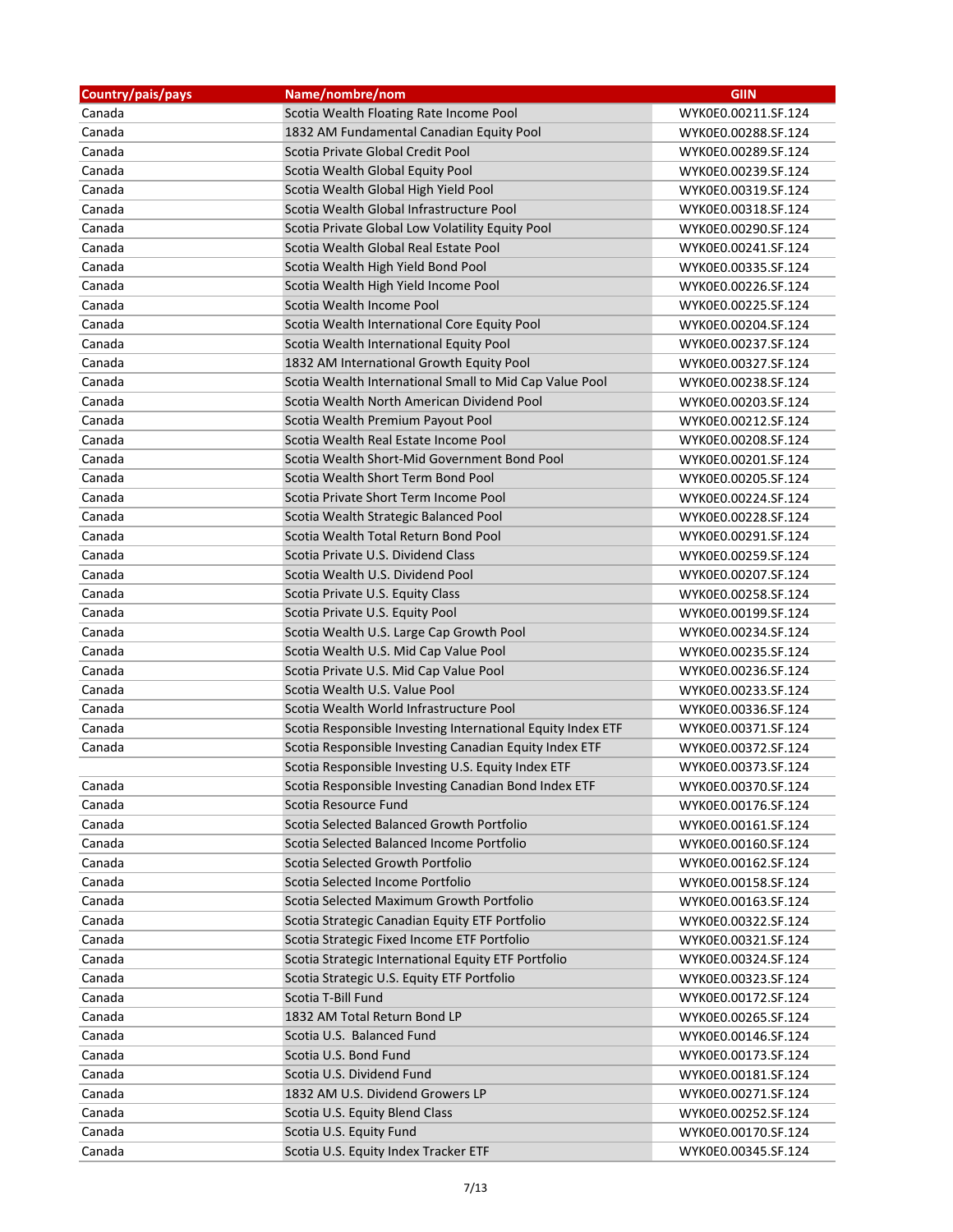| Country/pais/pays | Name/nombre/nom                                           | <b>GIIN</b>         |
|-------------------|-----------------------------------------------------------|---------------------|
| Canada            | Scotia U.S. Equity Index Fund                             | WYK0E0.00189.SF.124 |
| Canada            | 1832 AM U.S. Low Volatility Equity LP                     | WYK0E0.00266.SF.124 |
| Canada            | Scotia U.S. Money Market Fund                             | WYK0E0.00183.SF.124 |
| Canada            | Scotia U.S. Opportunities Fund                            | WYK0E0.00195.SF.124 |
| Canada            | ScotiaTrust American Equity Common Trust Fund             | WYK0E0.00283.SF.124 |
| Canada            | ScotiaTrust Bond Common Trust Fund                        | WYK0E0.00284.SF.124 |
| Canada            | Scotiatrust Canadian Corporate Bond Fund                  | WYK0E0.00299.SF.124 |
| Canada            | ScotiaTrust Canadian Equity Common Trust Fund             | WYK0E0.00285.SF.124 |
| Canada            | ScotiaTrust International Equity Common Trust Fund        | WYK0E0.00286.SF.124 |
| Canada            | ScotiaTrust Money Market Common Trust Fund                | WYK0E0.00282.SF.124 |
| Canada            | 1832 AM Canadian Dividend LP                              | WYK0E0.00273.SF.124 |
| Canada            | 1832 AM Canadian Growth LP                                | WYK0E0.00272.SF.124 |
| Canada            | 1832 AM Canadian Preferred Share LP                       | WYK0E0.00268.SF.124 |
| Canada            | 1832 AM Enhanced Short Term Credit Fund                   | WYK0E0.00347.SF.124 |
| Canada            | 1832 AM Global Completion LP                              | WYK0E0.00270.SF.124 |
| Canada            | 1832 AM International Equity LP                           | WYK0E0.00352.SF.124 |
| Canada            | 1832 AM Investment Grade Canadian Corporate Bond Pool     | WYK0E0.00340.SF.124 |
| Canada            | 1832 AM U.S. \$ Investment Grade U.S. Corporate Bond Pool | WYK0E0.00325.SF.124 |
| Canada            | 1832 AM North American Preferred Share LP                 | WYK0E0.00269.SF.124 |
| Canada            | 1832 AM Tactical Asset Allocation LP                      | WYK0E0.00274.SF.124 |
| Canada            | 1832 Canadian Value Strategy                              | WYK0E0.00002.SF.124 |
| Canada            | 1832 Core Equity Strategy                                 | WYK0E0.00003.SF.124 |
| Canada            | 1832 Diversified Bond Strategy                            | WYK0E0.00004.SF.124 |
| Canada            | 1832 Equity Income Strategy                               | WYK0E0.00005.SF.124 |
| Canada            | 1832 Family Office Bond Fund                              | WYK0E0.00006.SF.124 |
| Canada            | 1832 Global Value Strategy                                | WYK0E0.00007.SF.124 |
| Canada            | 1832 Growth Strategy                                      | WYK0E0.00008.SF.124 |
|                   | <b>Scotia Managed Companies Administration Inc.</b>       |                     |
| Canada            | Advantage Canadian High Yield Bond Fund                   | 1LVTRX.00025.SF.124 |
| Canada            | <b>ALLBANC Split Corp II</b>                              | 1LVTRX.00003.SF.124 |
| Canada            | <b>BNS Split Corp II</b>                                  | 1LVTRX.00007.SF.124 |
| Canada            | Canadian Resources Income Trust                           | 1LVTRX.00008.SF.124 |
| Canada            | <b>Emerging Markets Investors Fund</b>                    | 1LVTRX.00026.SF.124 |
| Canada            | Europe Blue Chip Dividend & Growth Fund                   | 1LVTRX.00010.SF.124 |
| Canada            | Moneda Latam Corporate Bond Fund                          | 1LVTRX.00013.SF.124 |
| Canada            | NewGrowth Corp                                            | 1LVTRX.00016.SF.124 |
| Canada            | Top 20 US Dividend Trust                                  | 1LVTRX.00021.SF.124 |
| Canada            | <b>Utility Corp</b>                                       | 1LVTRX.00024.SF.124 |
|                   | Tangerine Investment Management Inc.                      |                     |
| Canada            | Tangerine Balanced ETF Portfolio                          | 2VQPB0.00006.SF.124 |
| Canada            | Tangerine Balanced Growth Portfolio                       | 2VQPB0.00004.SF.124 |
| Canada            | Tangerine Balanced Growth ETF Portfolio                   | 2VQPB0.00007.SF.124 |
| Canada            | Tangerine Balanced Growth SRI Portfolio                   | 2VQPB0.00009.SF.124 |
| Canada            | Tangerine Balanced Income Portfolio                       | 2VQPB0.00001.SF.124 |
| Canada            | Tangerine Balanced Income ETF Portfolio                   | 2VQPB0.00010.SF.124 |
| Canada            | Tangerine Balanced Income SRI Portfolio                   | 2VQPB0.00011.SF.124 |
| Canada            | Tangerine Balanced Portfolio                              | 2VQPB0.00002.SF.124 |
| Canada            | Tangerine Balanced SRI Portfolio                          | 2VQPB0.00012.SF.124 |
| Canada            | Tangerine Dividend Portfolio                              | 2VQPB0.00005.SF.124 |
| Canada            | Tangerine Equity Growth ETF Portfolio                     | 2VQPB0.00008.SF.124 |
| Canada            | Tangerine Equity Growth SRI Portfolio                     | 2VQPB0.00013.SF.124 |
| Canada            | Tangerine Equity Growth Portfolio                         | 2VQPB0.00003.SF.124 |
| Cayman Islands    | The Bank of Nova Scotia                                   | 6XG0CI.00000.BR.136 |
| Cayman Islands    | Scotiabank & Trust (Cayman) Ltd.                          | 6XG0CI.00097.ME.136 |
|                   | Scotiabank & Trust (Cayman) Ltd.                          |                     |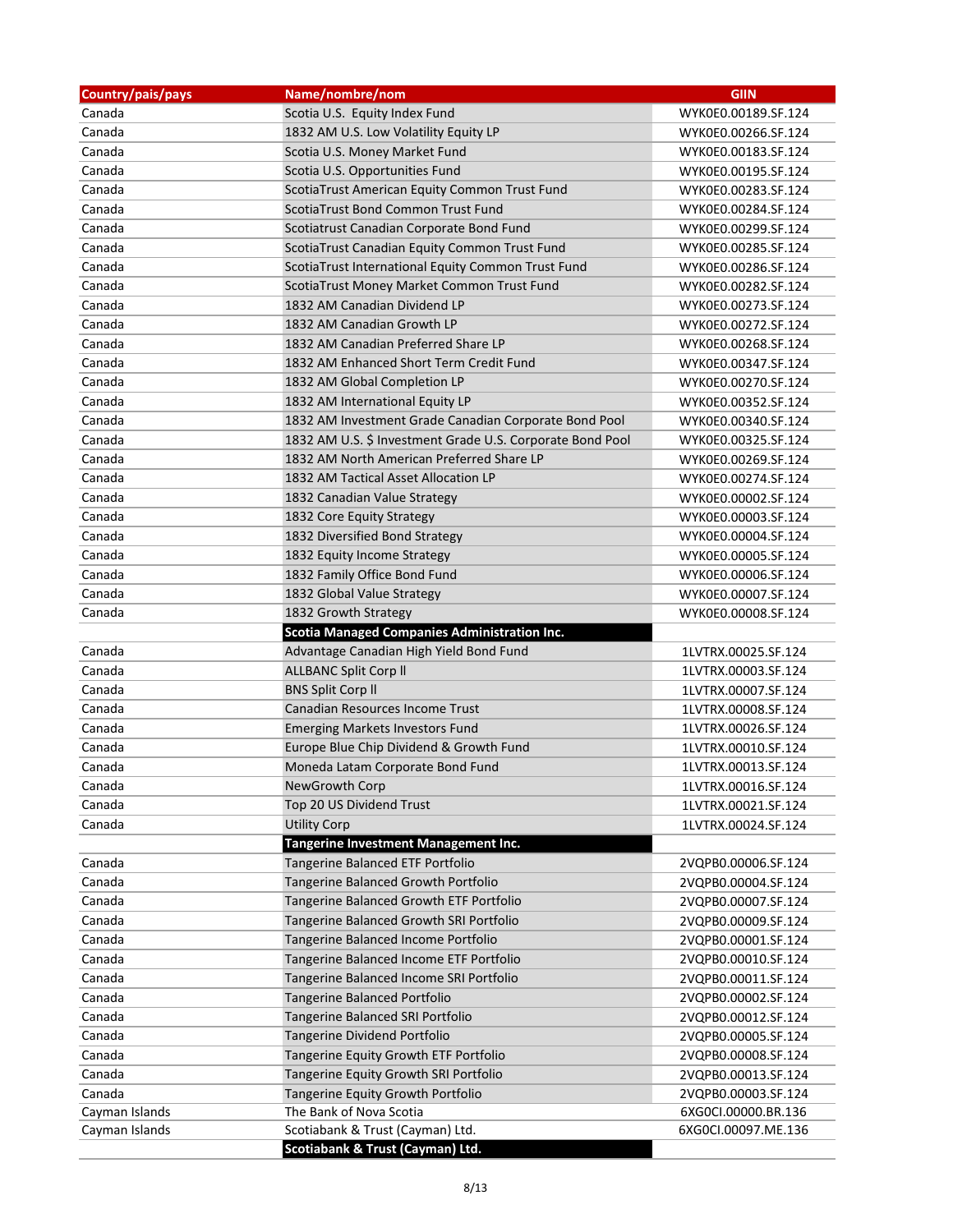| Scotia Canadian Equity Fund<br>Cayman Islands<br>MGKVIB.00005.SF.136<br>Cayman Islands<br>Scotia Global Equity Fund<br>MGKVIB.00003.SF.136<br>Cayman Islands<br>Scotia Money Market Fund<br>MGKVIB.00001.SF.136<br>Cayman Islands<br>Scotia US Dollar Bond Fund<br>MGKVIB.00002.SF.136<br>Cayman Islands<br>Scotia US Equity Fund<br>MGKVIB.00004.SF.136<br>Cayman Islands<br>Scotia Sustainable Global Equity Fund<br>MGKVIB.00009.SF.136<br>Cayman Islands<br>Scotia Sustainable Global Corporate Bond Fund<br>MGKVIB.00008.SF.136<br>Cayman Islands<br>Scotia Sustainable Emerging Markets Equity Fund<br>MGKVIB.00007.SF.136<br>Chile<br>Scotia Corredora de Bolsa Chile, S.A.<br>6XG0CI.00032.ME.152<br>Chile<br>Scotia Administradora General de Fondos Chile, S.A.<br>6XG0CI.00033.ME.152<br>Chile<br>Scotiabank Chile, S.A.<br>6XG0CI.00035.ME.152<br>Scotia Administradora General de Fondos Chile, S.A.<br>Chile<br>Fondo Mutuo Scotia Acciones Chile<br>SJZ6KI.00030.SF.152<br>Chile<br>Fondo Mutuo Scotia Acciones Chile Mid Cap<br>SJZ6KI.00031.SF.152<br>Chile<br>Fondo Mutuo Scotia Acciones Europa<br>SJZ6KI.00027.SF.152<br>Chile<br>Fondo Mutuo Scotia Acciones Sustentables Global<br>SJZ6KI.00002.SF.152<br>Chile<br>Fondo Mutuo Scotia Acciones USA<br>SJZ6KI.00026.SF.152<br>Chile<br>Fondo Mutuo Scotia Deuda Chile Flexible<br>SJZ6KI.00028.SF.152<br>Chile<br>Fondo Mutuo Scotia Deuda Corto Plazo UF<br>SJZ6KI.00022.SF.152<br>Chile<br>Fondo Mutuo Scotia Deuda Largo Plazo UF<br>SJZ6KI.00021.SF.152<br>Chile<br>Fondo Mutuo Scotia Deuda Latam Dolar<br>SJZ6KI.00029.SF.152<br>Chile<br>Fondo Mutuo Scotia Deuda Mediano Plazo UF<br>SJZ6KI.00020.SF.152<br>Chile<br>Fondo Mutuo Scotia Deuda Mediano Plazo<br>SJZ6KI.00019.SF.152<br>Chile<br>Fondo Mutuo Scotia Liquidez<br>SJZ6KI.00017.SF.152<br>Chile<br>Fondo Mutuo Scotia Money Market Dolar<br>SJZ6KI.00013.SF.152<br>Chile<br>Fondo Mutuo Scotia Money Market<br>SJZ6KI.00015.SF.152<br>Chile<br>Fondo Mutuo Scotia Portafolio Arriesgado<br>SJZ6KI.00012.SF.152<br>Chile<br>Fondo Mutuo Scotia Portafolio Conservador<br>SJZ6KI.00024.SF.152<br>Chile<br>Fondo Mutuo Scotia Portafolio Más Arriesgado<br>SJZ6KI.00009.SF.152<br>Chile<br>Fondo Mutuo Scotia Portafolio Más Conservador<br>SJZ6KI.00018.SF.152<br>Chile<br>Fondo Mutuo Scotia Portafolio Moderado<br>SJZ6KI.00025.SF.152<br>Chile<br>Fondo Mutuo Scotia Real Estate Global<br>SJZ6KI.00007.SF.152<br>Chile<br>Fondo Mutuo Scotia Renta Variable Latam<br>SJZ6KI.00023.SF.152<br>Chile<br>Fondo Mutuo Scotia Retail Dolar<br>SJZ6KI.00014.SF.152<br>China<br>6XG0CI.00000.BR.156<br>The Bank of Nova Scotia<br>Colombia<br>Scotiabank Colpatria S.A<br>6XG0CI.00040.ME.170<br>Colombia<br>Fiduciaria Colpatria S.A.<br>6XG0CI.00102.ME.170<br>Colombia<br>Scotia Securities (Colombia) S.A. Sociedad Comisionista de<br>6XG0CI.00198.ME.170<br>Fiduciaria Colpatria S.A. | Country/pais/pays | Name/nombre/nom                             | <b>GIIN</b>         |
|-------------------------------------------------------------------------------------------------------------------------------------------------------------------------------------------------------------------------------------------------------------------------------------------------------------------------------------------------------------------------------------------------------------------------------------------------------------------------------------------------------------------------------------------------------------------------------------------------------------------------------------------------------------------------------------------------------------------------------------------------------------------------------------------------------------------------------------------------------------------------------------------------------------------------------------------------------------------------------------------------------------------------------------------------------------------------------------------------------------------------------------------------------------------------------------------------------------------------------------------------------------------------------------------------------------------------------------------------------------------------------------------------------------------------------------------------------------------------------------------------------------------------------------------------------------------------------------------------------------------------------------------------------------------------------------------------------------------------------------------------------------------------------------------------------------------------------------------------------------------------------------------------------------------------------------------------------------------------------------------------------------------------------------------------------------------------------------------------------------------------------------------------------------------------------------------------------------------------------------------------------------------------------------------------------------------------------------------------------------------------------------------------------------------------------------------------------------------------------------------------------------------------------------------------------------------------------------------------------------------------------------------------------------------------------------------------------------------------------------------------------------------------------------------------------------------------------------------------------------------------------------------------------------------------------|-------------------|---------------------------------------------|---------------------|
|                                                                                                                                                                                                                                                                                                                                                                                                                                                                                                                                                                                                                                                                                                                                                                                                                                                                                                                                                                                                                                                                                                                                                                                                                                                                                                                                                                                                                                                                                                                                                                                                                                                                                                                                                                                                                                                                                                                                                                                                                                                                                                                                                                                                                                                                                                                                                                                                                                                                                                                                                                                                                                                                                                                                                                                                                                                                                                                               |                   |                                             |                     |
|                                                                                                                                                                                                                                                                                                                                                                                                                                                                                                                                                                                                                                                                                                                                                                                                                                                                                                                                                                                                                                                                                                                                                                                                                                                                                                                                                                                                                                                                                                                                                                                                                                                                                                                                                                                                                                                                                                                                                                                                                                                                                                                                                                                                                                                                                                                                                                                                                                                                                                                                                                                                                                                                                                                                                                                                                                                                                                                               |                   |                                             |                     |
|                                                                                                                                                                                                                                                                                                                                                                                                                                                                                                                                                                                                                                                                                                                                                                                                                                                                                                                                                                                                                                                                                                                                                                                                                                                                                                                                                                                                                                                                                                                                                                                                                                                                                                                                                                                                                                                                                                                                                                                                                                                                                                                                                                                                                                                                                                                                                                                                                                                                                                                                                                                                                                                                                                                                                                                                                                                                                                                               |                   |                                             |                     |
|                                                                                                                                                                                                                                                                                                                                                                                                                                                                                                                                                                                                                                                                                                                                                                                                                                                                                                                                                                                                                                                                                                                                                                                                                                                                                                                                                                                                                                                                                                                                                                                                                                                                                                                                                                                                                                                                                                                                                                                                                                                                                                                                                                                                                                                                                                                                                                                                                                                                                                                                                                                                                                                                                                                                                                                                                                                                                                                               |                   |                                             |                     |
|                                                                                                                                                                                                                                                                                                                                                                                                                                                                                                                                                                                                                                                                                                                                                                                                                                                                                                                                                                                                                                                                                                                                                                                                                                                                                                                                                                                                                                                                                                                                                                                                                                                                                                                                                                                                                                                                                                                                                                                                                                                                                                                                                                                                                                                                                                                                                                                                                                                                                                                                                                                                                                                                                                                                                                                                                                                                                                                               |                   |                                             |                     |
|                                                                                                                                                                                                                                                                                                                                                                                                                                                                                                                                                                                                                                                                                                                                                                                                                                                                                                                                                                                                                                                                                                                                                                                                                                                                                                                                                                                                                                                                                                                                                                                                                                                                                                                                                                                                                                                                                                                                                                                                                                                                                                                                                                                                                                                                                                                                                                                                                                                                                                                                                                                                                                                                                                                                                                                                                                                                                                                               |                   |                                             |                     |
|                                                                                                                                                                                                                                                                                                                                                                                                                                                                                                                                                                                                                                                                                                                                                                                                                                                                                                                                                                                                                                                                                                                                                                                                                                                                                                                                                                                                                                                                                                                                                                                                                                                                                                                                                                                                                                                                                                                                                                                                                                                                                                                                                                                                                                                                                                                                                                                                                                                                                                                                                                                                                                                                                                                                                                                                                                                                                                                               |                   |                                             |                     |
|                                                                                                                                                                                                                                                                                                                                                                                                                                                                                                                                                                                                                                                                                                                                                                                                                                                                                                                                                                                                                                                                                                                                                                                                                                                                                                                                                                                                                                                                                                                                                                                                                                                                                                                                                                                                                                                                                                                                                                                                                                                                                                                                                                                                                                                                                                                                                                                                                                                                                                                                                                                                                                                                                                                                                                                                                                                                                                                               |                   |                                             |                     |
|                                                                                                                                                                                                                                                                                                                                                                                                                                                                                                                                                                                                                                                                                                                                                                                                                                                                                                                                                                                                                                                                                                                                                                                                                                                                                                                                                                                                                                                                                                                                                                                                                                                                                                                                                                                                                                                                                                                                                                                                                                                                                                                                                                                                                                                                                                                                                                                                                                                                                                                                                                                                                                                                                                                                                                                                                                                                                                                               |                   |                                             |                     |
|                                                                                                                                                                                                                                                                                                                                                                                                                                                                                                                                                                                                                                                                                                                                                                                                                                                                                                                                                                                                                                                                                                                                                                                                                                                                                                                                                                                                                                                                                                                                                                                                                                                                                                                                                                                                                                                                                                                                                                                                                                                                                                                                                                                                                                                                                                                                                                                                                                                                                                                                                                                                                                                                                                                                                                                                                                                                                                                               |                   |                                             |                     |
|                                                                                                                                                                                                                                                                                                                                                                                                                                                                                                                                                                                                                                                                                                                                                                                                                                                                                                                                                                                                                                                                                                                                                                                                                                                                                                                                                                                                                                                                                                                                                                                                                                                                                                                                                                                                                                                                                                                                                                                                                                                                                                                                                                                                                                                                                                                                                                                                                                                                                                                                                                                                                                                                                                                                                                                                                                                                                                                               |                   |                                             |                     |
|                                                                                                                                                                                                                                                                                                                                                                                                                                                                                                                                                                                                                                                                                                                                                                                                                                                                                                                                                                                                                                                                                                                                                                                                                                                                                                                                                                                                                                                                                                                                                                                                                                                                                                                                                                                                                                                                                                                                                                                                                                                                                                                                                                                                                                                                                                                                                                                                                                                                                                                                                                                                                                                                                                                                                                                                                                                                                                                               |                   |                                             |                     |
|                                                                                                                                                                                                                                                                                                                                                                                                                                                                                                                                                                                                                                                                                                                                                                                                                                                                                                                                                                                                                                                                                                                                                                                                                                                                                                                                                                                                                                                                                                                                                                                                                                                                                                                                                                                                                                                                                                                                                                                                                                                                                                                                                                                                                                                                                                                                                                                                                                                                                                                                                                                                                                                                                                                                                                                                                                                                                                                               |                   |                                             |                     |
|                                                                                                                                                                                                                                                                                                                                                                                                                                                                                                                                                                                                                                                                                                                                                                                                                                                                                                                                                                                                                                                                                                                                                                                                                                                                                                                                                                                                                                                                                                                                                                                                                                                                                                                                                                                                                                                                                                                                                                                                                                                                                                                                                                                                                                                                                                                                                                                                                                                                                                                                                                                                                                                                                                                                                                                                                                                                                                                               |                   |                                             |                     |
|                                                                                                                                                                                                                                                                                                                                                                                                                                                                                                                                                                                                                                                                                                                                                                                                                                                                                                                                                                                                                                                                                                                                                                                                                                                                                                                                                                                                                                                                                                                                                                                                                                                                                                                                                                                                                                                                                                                                                                                                                                                                                                                                                                                                                                                                                                                                                                                                                                                                                                                                                                                                                                                                                                                                                                                                                                                                                                                               |                   |                                             |                     |
|                                                                                                                                                                                                                                                                                                                                                                                                                                                                                                                                                                                                                                                                                                                                                                                                                                                                                                                                                                                                                                                                                                                                                                                                                                                                                                                                                                                                                                                                                                                                                                                                                                                                                                                                                                                                                                                                                                                                                                                                                                                                                                                                                                                                                                                                                                                                                                                                                                                                                                                                                                                                                                                                                                                                                                                                                                                                                                                               |                   |                                             |                     |
|                                                                                                                                                                                                                                                                                                                                                                                                                                                                                                                                                                                                                                                                                                                                                                                                                                                                                                                                                                                                                                                                                                                                                                                                                                                                                                                                                                                                                                                                                                                                                                                                                                                                                                                                                                                                                                                                                                                                                                                                                                                                                                                                                                                                                                                                                                                                                                                                                                                                                                                                                                                                                                                                                                                                                                                                                                                                                                                               |                   |                                             |                     |
|                                                                                                                                                                                                                                                                                                                                                                                                                                                                                                                                                                                                                                                                                                                                                                                                                                                                                                                                                                                                                                                                                                                                                                                                                                                                                                                                                                                                                                                                                                                                                                                                                                                                                                                                                                                                                                                                                                                                                                                                                                                                                                                                                                                                                                                                                                                                                                                                                                                                                                                                                                                                                                                                                                                                                                                                                                                                                                                               |                   |                                             |                     |
|                                                                                                                                                                                                                                                                                                                                                                                                                                                                                                                                                                                                                                                                                                                                                                                                                                                                                                                                                                                                                                                                                                                                                                                                                                                                                                                                                                                                                                                                                                                                                                                                                                                                                                                                                                                                                                                                                                                                                                                                                                                                                                                                                                                                                                                                                                                                                                                                                                                                                                                                                                                                                                                                                                                                                                                                                                                                                                                               |                   |                                             |                     |
|                                                                                                                                                                                                                                                                                                                                                                                                                                                                                                                                                                                                                                                                                                                                                                                                                                                                                                                                                                                                                                                                                                                                                                                                                                                                                                                                                                                                                                                                                                                                                                                                                                                                                                                                                                                                                                                                                                                                                                                                                                                                                                                                                                                                                                                                                                                                                                                                                                                                                                                                                                                                                                                                                                                                                                                                                                                                                                                               |                   |                                             |                     |
|                                                                                                                                                                                                                                                                                                                                                                                                                                                                                                                                                                                                                                                                                                                                                                                                                                                                                                                                                                                                                                                                                                                                                                                                                                                                                                                                                                                                                                                                                                                                                                                                                                                                                                                                                                                                                                                                                                                                                                                                                                                                                                                                                                                                                                                                                                                                                                                                                                                                                                                                                                                                                                                                                                                                                                                                                                                                                                                               |                   |                                             |                     |
|                                                                                                                                                                                                                                                                                                                                                                                                                                                                                                                                                                                                                                                                                                                                                                                                                                                                                                                                                                                                                                                                                                                                                                                                                                                                                                                                                                                                                                                                                                                                                                                                                                                                                                                                                                                                                                                                                                                                                                                                                                                                                                                                                                                                                                                                                                                                                                                                                                                                                                                                                                                                                                                                                                                                                                                                                                                                                                                               |                   |                                             |                     |
|                                                                                                                                                                                                                                                                                                                                                                                                                                                                                                                                                                                                                                                                                                                                                                                                                                                                                                                                                                                                                                                                                                                                                                                                                                                                                                                                                                                                                                                                                                                                                                                                                                                                                                                                                                                                                                                                                                                                                                                                                                                                                                                                                                                                                                                                                                                                                                                                                                                                                                                                                                                                                                                                                                                                                                                                                                                                                                                               |                   |                                             |                     |
|                                                                                                                                                                                                                                                                                                                                                                                                                                                                                                                                                                                                                                                                                                                                                                                                                                                                                                                                                                                                                                                                                                                                                                                                                                                                                                                                                                                                                                                                                                                                                                                                                                                                                                                                                                                                                                                                                                                                                                                                                                                                                                                                                                                                                                                                                                                                                                                                                                                                                                                                                                                                                                                                                                                                                                                                                                                                                                                               |                   |                                             |                     |
|                                                                                                                                                                                                                                                                                                                                                                                                                                                                                                                                                                                                                                                                                                                                                                                                                                                                                                                                                                                                                                                                                                                                                                                                                                                                                                                                                                                                                                                                                                                                                                                                                                                                                                                                                                                                                                                                                                                                                                                                                                                                                                                                                                                                                                                                                                                                                                                                                                                                                                                                                                                                                                                                                                                                                                                                                                                                                                                               |                   |                                             |                     |
|                                                                                                                                                                                                                                                                                                                                                                                                                                                                                                                                                                                                                                                                                                                                                                                                                                                                                                                                                                                                                                                                                                                                                                                                                                                                                                                                                                                                                                                                                                                                                                                                                                                                                                                                                                                                                                                                                                                                                                                                                                                                                                                                                                                                                                                                                                                                                                                                                                                                                                                                                                                                                                                                                                                                                                                                                                                                                                                               |                   |                                             |                     |
|                                                                                                                                                                                                                                                                                                                                                                                                                                                                                                                                                                                                                                                                                                                                                                                                                                                                                                                                                                                                                                                                                                                                                                                                                                                                                                                                                                                                                                                                                                                                                                                                                                                                                                                                                                                                                                                                                                                                                                                                                                                                                                                                                                                                                                                                                                                                                                                                                                                                                                                                                                                                                                                                                                                                                                                                                                                                                                                               |                   |                                             |                     |
|                                                                                                                                                                                                                                                                                                                                                                                                                                                                                                                                                                                                                                                                                                                                                                                                                                                                                                                                                                                                                                                                                                                                                                                                                                                                                                                                                                                                                                                                                                                                                                                                                                                                                                                                                                                                                                                                                                                                                                                                                                                                                                                                                                                                                                                                                                                                                                                                                                                                                                                                                                                                                                                                                                                                                                                                                                                                                                                               |                   |                                             |                     |
|                                                                                                                                                                                                                                                                                                                                                                                                                                                                                                                                                                                                                                                                                                                                                                                                                                                                                                                                                                                                                                                                                                                                                                                                                                                                                                                                                                                                                                                                                                                                                                                                                                                                                                                                                                                                                                                                                                                                                                                                                                                                                                                                                                                                                                                                                                                                                                                                                                                                                                                                                                                                                                                                                                                                                                                                                                                                                                                               |                   |                                             |                     |
|                                                                                                                                                                                                                                                                                                                                                                                                                                                                                                                                                                                                                                                                                                                                                                                                                                                                                                                                                                                                                                                                                                                                                                                                                                                                                                                                                                                                                                                                                                                                                                                                                                                                                                                                                                                                                                                                                                                                                                                                                                                                                                                                                                                                                                                                                                                                                                                                                                                                                                                                                                                                                                                                                                                                                                                                                                                                                                                               |                   |                                             |                     |
|                                                                                                                                                                                                                                                                                                                                                                                                                                                                                                                                                                                                                                                                                                                                                                                                                                                                                                                                                                                                                                                                                                                                                                                                                                                                                                                                                                                                                                                                                                                                                                                                                                                                                                                                                                                                                                                                                                                                                                                                                                                                                                                                                                                                                                                                                                                                                                                                                                                                                                                                                                                                                                                                                                                                                                                                                                                                                                                               |                   |                                             |                     |
|                                                                                                                                                                                                                                                                                                                                                                                                                                                                                                                                                                                                                                                                                                                                                                                                                                                                                                                                                                                                                                                                                                                                                                                                                                                                                                                                                                                                                                                                                                                                                                                                                                                                                                                                                                                                                                                                                                                                                                                                                                                                                                                                                                                                                                                                                                                                                                                                                                                                                                                                                                                                                                                                                                                                                                                                                                                                                                                               |                   |                                             |                     |
|                                                                                                                                                                                                                                                                                                                                                                                                                                                                                                                                                                                                                                                                                                                                                                                                                                                                                                                                                                                                                                                                                                                                                                                                                                                                                                                                                                                                                                                                                                                                                                                                                                                                                                                                                                                                                                                                                                                                                                                                                                                                                                                                                                                                                                                                                                                                                                                                                                                                                                                                                                                                                                                                                                                                                                                                                                                                                                                               |                   |                                             |                     |
|                                                                                                                                                                                                                                                                                                                                                                                                                                                                                                                                                                                                                                                                                                                                                                                                                                                                                                                                                                                                                                                                                                                                                                                                                                                                                                                                                                                                                                                                                                                                                                                                                                                                                                                                                                                                                                                                                                                                                                                                                                                                                                                                                                                                                                                                                                                                                                                                                                                                                                                                                                                                                                                                                                                                                                                                                                                                                                                               |                   |                                             |                     |
|                                                                                                                                                                                                                                                                                                                                                                                                                                                                                                                                                                                                                                                                                                                                                                                                                                                                                                                                                                                                                                                                                                                                                                                                                                                                                                                                                                                                                                                                                                                                                                                                                                                                                                                                                                                                                                                                                                                                                                                                                                                                                                                                                                                                                                                                                                                                                                                                                                                                                                                                                                                                                                                                                                                                                                                                                                                                                                                               |                   |                                             |                     |
|                                                                                                                                                                                                                                                                                                                                                                                                                                                                                                                                                                                                                                                                                                                                                                                                                                                                                                                                                                                                                                                                                                                                                                                                                                                                                                                                                                                                                                                                                                                                                                                                                                                                                                                                                                                                                                                                                                                                                                                                                                                                                                                                                                                                                                                                                                                                                                                                                                                                                                                                                                                                                                                                                                                                                                                                                                                                                                                               |                   |                                             |                     |
|                                                                                                                                                                                                                                                                                                                                                                                                                                                                                                                                                                                                                                                                                                                                                                                                                                                                                                                                                                                                                                                                                                                                                                                                                                                                                                                                                                                                                                                                                                                                                                                                                                                                                                                                                                                                                                                                                                                                                                                                                                                                                                                                                                                                                                                                                                                                                                                                                                                                                                                                                                                                                                                                                                                                                                                                                                                                                                                               |                   |                                             |                     |
|                                                                                                                                                                                                                                                                                                                                                                                                                                                                                                                                                                                                                                                                                                                                                                                                                                                                                                                                                                                                                                                                                                                                                                                                                                                                                                                                                                                                                                                                                                                                                                                                                                                                                                                                                                                                                                                                                                                                                                                                                                                                                                                                                                                                                                                                                                                                                                                                                                                                                                                                                                                                                                                                                                                                                                                                                                                                                                                               |                   |                                             |                     |
|                                                                                                                                                                                                                                                                                                                                                                                                                                                                                                                                                                                                                                                                                                                                                                                                                                                                                                                                                                                                                                                                                                                                                                                                                                                                                                                                                                                                                                                                                                                                                                                                                                                                                                                                                                                                                                                                                                                                                                                                                                                                                                                                                                                                                                                                                                                                                                                                                                                                                                                                                                                                                                                                                                                                                                                                                                                                                                                               |                   |                                             |                     |
|                                                                                                                                                                                                                                                                                                                                                                                                                                                                                                                                                                                                                                                                                                                                                                                                                                                                                                                                                                                                                                                                                                                                                                                                                                                                                                                                                                                                                                                                                                                                                                                                                                                                                                                                                                                                                                                                                                                                                                                                                                                                                                                                                                                                                                                                                                                                                                                                                                                                                                                                                                                                                                                                                                                                                                                                                                                                                                                               | Colombia          | Fondo de Inversion Colectiva Abierto Rendir | D5RKSJ.00001.SF.170 |
| Colombia<br>Fondo de Inversion Colectiva Abierto 1525<br>D5RKSJ.00002.SF.170                                                                                                                                                                                                                                                                                                                                                                                                                                                                                                                                                                                                                                                                                                                                                                                                                                                                                                                                                                                                                                                                                                                                                                                                                                                                                                                                                                                                                                                                                                                                                                                                                                                                                                                                                                                                                                                                                                                                                                                                                                                                                                                                                                                                                                                                                                                                                                                                                                                                                                                                                                                                                                                                                                                                                                                                                                                  |                   |                                             |                     |
| Colombia<br>D5RKSJ.00003.SF.170<br>Sub-fund C - Colpatria International Private Capital Fund                                                                                                                                                                                                                                                                                                                                                                                                                                                                                                                                                                                                                                                                                                                                                                                                                                                                                                                                                                                                                                                                                                                                                                                                                                                                                                                                                                                                                                                                                                                                                                                                                                                                                                                                                                                                                                                                                                                                                                                                                                                                                                                                                                                                                                                                                                                                                                                                                                                                                                                                                                                                                                                                                                                                                                                                                                  |                   |                                             |                     |
| Costa Rica<br>Scotiabank de Costa Rica, S.A.<br>6XG0CI.00042.ME.188                                                                                                                                                                                                                                                                                                                                                                                                                                                                                                                                                                                                                                                                                                                                                                                                                                                                                                                                                                                                                                                                                                                                                                                                                                                                                                                                                                                                                                                                                                                                                                                                                                                                                                                                                                                                                                                                                                                                                                                                                                                                                                                                                                                                                                                                                                                                                                                                                                                                                                                                                                                                                                                                                                                                                                                                                                                           |                   |                                             |                     |
| Scotia Sociedad de Fondos de Inversion S.A.<br>Costa Rica<br>6XG0CI.00043.ME.188                                                                                                                                                                                                                                                                                                                                                                                                                                                                                                                                                                                                                                                                                                                                                                                                                                                                                                                                                                                                                                                                                                                                                                                                                                                                                                                                                                                                                                                                                                                                                                                                                                                                                                                                                                                                                                                                                                                                                                                                                                                                                                                                                                                                                                                                                                                                                                                                                                                                                                                                                                                                                                                                                                                                                                                                                                              |                   |                                             |                     |
| Scotia Safe, S.A.<br>6XG0CI.00044.ME.188<br>Costa Rica                                                                                                                                                                                                                                                                                                                                                                                                                                                                                                                                                                                                                                                                                                                                                                                                                                                                                                                                                                                                                                                                                                                                                                                                                                                                                                                                                                                                                                                                                                                                                                                                                                                                                                                                                                                                                                                                                                                                                                                                                                                                                                                                                                                                                                                                                                                                                                                                                                                                                                                                                                                                                                                                                                                                                                                                                                                                        |                   |                                             |                     |
| Scotia Sociedad de Fondos de Inversion, S.A.                                                                                                                                                                                                                                                                                                                                                                                                                                                                                                                                                                                                                                                                                                                                                                                                                                                                                                                                                                                                                                                                                                                                                                                                                                                                                                                                                                                                                                                                                                                                                                                                                                                                                                                                                                                                                                                                                                                                                                                                                                                                                                                                                                                                                                                                                                                                                                                                                                                                                                                                                                                                                                                                                                                                                                                                                                                                                  |                   |                                             |                     |
| Fondo de Inversion Diversificado Scotia<br>Costa Rica<br>6UVNQP.00002.SF.188                                                                                                                                                                                                                                                                                                                                                                                                                                                                                                                                                                                                                                                                                                                                                                                                                                                                                                                                                                                                                                                                                                                                                                                                                                                                                                                                                                                                                                                                                                                                                                                                                                                                                                                                                                                                                                                                                                                                                                                                                                                                                                                                                                                                                                                                                                                                                                                                                                                                                                                                                                                                                                                                                                                                                                                                                                                  |                   |                                             |                     |
| Fondo de Inversion No Diversificado Certifondo Scotia C<br>Costa Rica<br>6UVNQP.00003.SF.188                                                                                                                                                                                                                                                                                                                                                                                                                                                                                                                                                                                                                                                                                                                                                                                                                                                                                                                                                                                                                                                                                                                                                                                                                                                                                                                                                                                                                                                                                                                                                                                                                                                                                                                                                                                                                                                                                                                                                                                                                                                                                                                                                                                                                                                                                                                                                                                                                                                                                                                                                                                                                                                                                                                                                                                                                                  |                   |                                             |                     |
| Fondo de Inversion No Diversificado Certifondo Scotia D<br>Costa Rica<br>6UVNQP.00004.SF.188                                                                                                                                                                                                                                                                                                                                                                                                                                                                                                                                                                                                                                                                                                                                                                                                                                                                                                                                                                                                                                                                                                                                                                                                                                                                                                                                                                                                                                                                                                                                                                                                                                                                                                                                                                                                                                                                                                                                                                                                                                                                                                                                                                                                                                                                                                                                                                                                                                                                                                                                                                                                                                                                                                                                                                                                                                  |                   |                                             |                     |
| Fondo de Inversion No Diversificado Exposicion al Mercado<br>6UVNQP.00008.SF.188                                                                                                                                                                                                                                                                                                                                                                                                                                                                                                                                                                                                                                                                                                                                                                                                                                                                                                                                                                                                                                                                                                                                                                                                                                                                                                                                                                                                                                                                                                                                                                                                                                                                                                                                                                                                                                                                                                                                                                                                                                                                                                                                                                                                                                                                                                                                                                                                                                                                                                                                                                                                                                                                                                                                                                                                                                              |                   |                                             |                     |
| Accionario Internacional Scotia<br>Costa Rica                                                                                                                                                                                                                                                                                                                                                                                                                                                                                                                                                                                                                                                                                                                                                                                                                                                                                                                                                                                                                                                                                                                                                                                                                                                                                                                                                                                                                                                                                                                                                                                                                                                                                                                                                                                                                                                                                                                                                                                                                                                                                                                                                                                                                                                                                                                                                                                                                                                                                                                                                                                                                                                                                                                                                                                                                                                                                 |                   |                                             |                     |
| Fondo de Inversion No Diversificado Exposicion al Mercado<br>6UVNQP.00007.SF.188<br>Accionario de USA Scotia                                                                                                                                                                                                                                                                                                                                                                                                                                                                                                                                                                                                                                                                                                                                                                                                                                                                                                                                                                                                                                                                                                                                                                                                                                                                                                                                                                                                                                                                                                                                                                                                                                                                                                                                                                                                                                                                                                                                                                                                                                                                                                                                                                                                                                                                                                                                                                                                                                                                                                                                                                                                                                                                                                                                                                                                                  |                   |                                             |                     |
| Costa Rica<br>Fondo de Inversion No Diversificado Exposicion al Mercado de                                                                                                                                                                                                                                                                                                                                                                                                                                                                                                                                                                                                                                                                                                                                                                                                                                                                                                                                                                                                                                                                                                                                                                                                                                                                                                                                                                                                                                                                                                                                                                                                                                                                                                                                                                                                                                                                                                                                                                                                                                                                                                                                                                                                                                                                                                                                                                                                                                                                                                                                                                                                                                                                                                                                                                                                                                                    |                   |                                             |                     |
| 6UVNQP.00005.SF.188<br>Dinero a nivel Mundial Scotia<br>Costa Rica                                                                                                                                                                                                                                                                                                                                                                                                                                                                                                                                                                                                                                                                                                                                                                                                                                                                                                                                                                                                                                                                                                                                                                                                                                                                                                                                                                                                                                                                                                                                                                                                                                                                                                                                                                                                                                                                                                                                                                                                                                                                                                                                                                                                                                                                                                                                                                                                                                                                                                                                                                                                                                                                                                                                                                                                                                                            |                   |                                             |                     |
| Renta Fija Scotia<br>Costa Rica<br>6UVNQP.00006.SF.188                                                                                                                                                                                                                                                                                                                                                                                                                                                                                                                                                                                                                                                                                                                                                                                                                                                                                                                                                                                                                                                                                                                                                                                                                                                                                                                                                                                                                                                                                                                                                                                                                                                                                                                                                                                                                                                                                                                                                                                                                                                                                                                                                                                                                                                                                                                                                                                                                                                                                                                                                                                                                                                                                                                                                                                                                                                                        |                   |                                             |                     |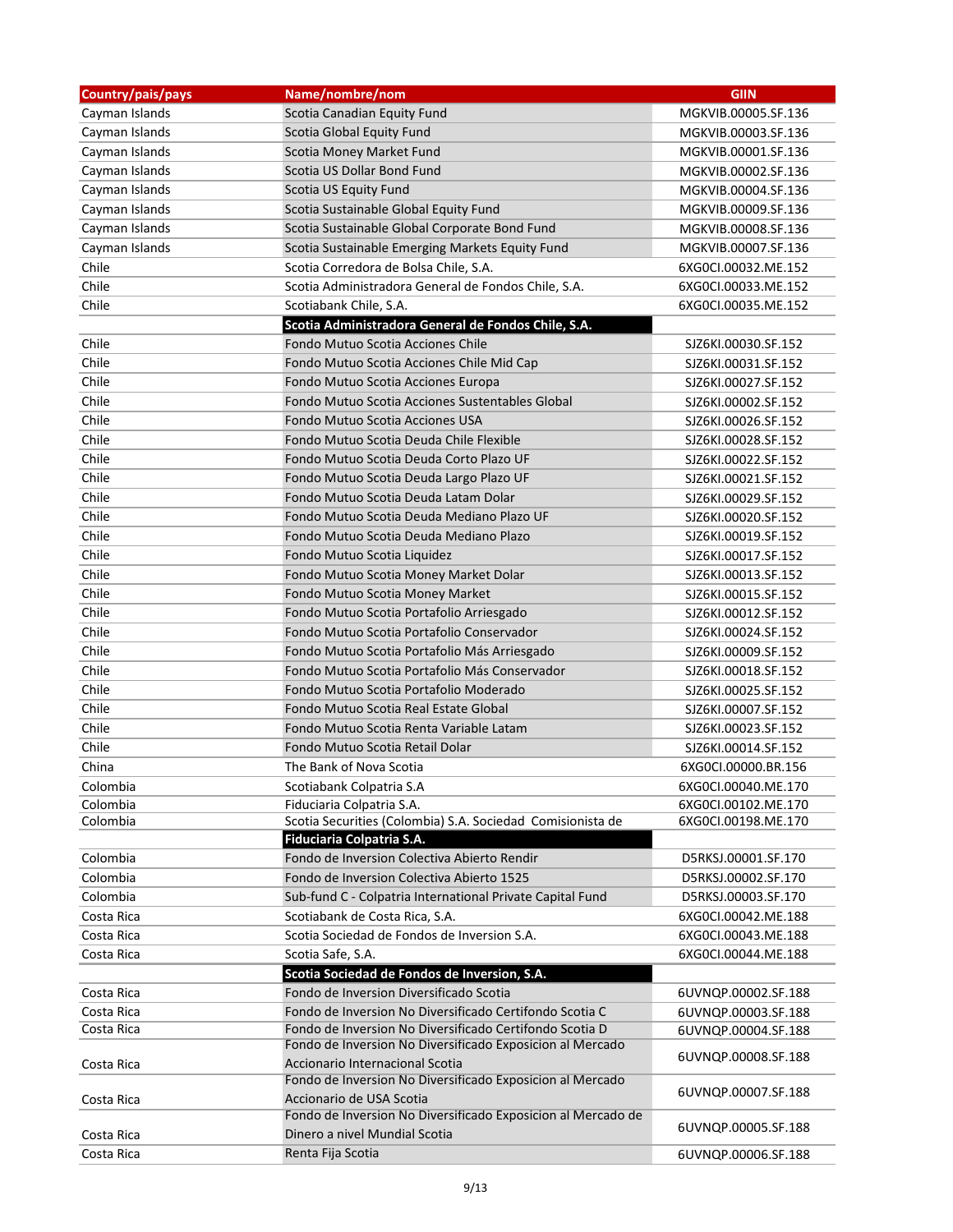| Country/pais/pays  | Name/nombre/nom                                                                                   | <b>GIIN</b>         |
|--------------------|---------------------------------------------------------------------------------------------------|---------------------|
|                    | Fondo de Inversion no Diversificado Publico D Scotla, Mercado                                     | 6UVNQP.00001.SF.188 |
| Costa Rica         | Costarricense<br>FONDO DE INVERSION NO DIVERSITICADO PUDIICO SCOTIA, IVIERCADO                    |                     |
| Costa Rica         | Costarricense en Colones                                                                          | 6UVNQP.00009.SF.188 |
| Dominican Republic | Scotiabank Republica Dominicana, S.A. - Banco Multiple                                            | 6XG0CL00206.ME.214  |
| Guyana             | The Bank of Nova Scotia                                                                           | 6XG0CI.00000.BR.328 |
| Hong Kong          | The Bank of Nova Scotia                                                                           | 6XG0CL00000.BR.344  |
| India              | The Bank of Nova Scotia                                                                           | 6XG0CI.00000.BR.356 |
| Ireland            | Scotiabank (Ireland) Designated Activity Company                                                  | 6XG0CI.00048.ME.372 |
| Jamaica            | The Bank of Nova Scotia Jamaica Limited                                                           | 6XG0CI.00051.ME.388 |
| Jamaica            | Scotia Jamaica Life Insurance Company Limited                                                     | 6XG0CI.00052.ME.388 |
| Jamaica            | Scotia Investments Jamaica Limited                                                                | 6XG0CI.00053.ME.388 |
| Jamaica            | The Scotia Jamaica Building Society                                                               | 6XG0CI.00055.ME.388 |
|                    | Scotia Investments Jamaica Limited                                                                |                     |
| Jamaica            | Scotia Premium Fixed Income Fund                                                                  | F4M304.00001.SF.388 |
| Jamaica            | Scotia Premium Growth Fund                                                                        | F4M304.00002.SF.388 |
| Jamaica            | Scotia Premium Money Market Fund                                                                  | F4M304.00003.SF.388 |
| Jamaica            | Scotia Premium US Dollar Indexed Fund                                                             | F4M304.00004.SF.388 |
|                    | Scotia Premium Short-Term Income Fund (JMD)                                                       | F4M304.00005.SF.388 |
| Jamaica            | Scotia Premium Short-Term Income Fund (USD)                                                       | F4M304.00006.SF.388 |
| Korea, Republic of | The Bank of Nova Scotia                                                                           | 6XG0CI.00000.BR.410 |
| Malaysia           | The Bank of Nova Scotia                                                                           | 6XG0CI.00000.BR.458 |
| Malaysia           | The Bank of Nova Scotia Berhad                                                                    | 6XG0CI.00057.ME.458 |
| Mexico             | Scotiabank Inverlat, S.A., Institucion de Banca Multiple, Grupo<br>Financiero Scotiabank Inverlat | 6XG0CI.00059.ME.484 |
| Mexico             | Scotia Inverlat Derivados, S.A. de C.V.                                                           | 6XG0CI.00060.ME.484 |
|                    | Scotia Fondos, S.A. de C.V., Sociedad Operadora de fondes de                                      |                     |
| Mexico             | Inversión Grupo Financiero Scotiabank Inverlat                                                    | 6XG0CI.00061.ME.484 |
| Mexico             | Scotia Inverlat Casa de Bolsa, S.A. de C.V                                                        | 6XG0CI.00157.ME.484 |
|                    | Fondos de Inversion Grupo Financiero Scotiabank                                                   |                     |
| Mexico             | FINDE1 S.A. de C.V., FIID                                                                         | UF85RA.00003.SF.484 |
| Mexico             | ESTRATEGIA 6, S.A. de C.V., F.I.R.V                                                               | UF85RA.00030.SF.484 |
| Mexico             | SCOTIA DEUDA MEDIANO PLAZO FONDO DE FONDOS, S.A. de<br>C.V. F.I.I.D.                              | UF85RA.00005.SF.484 |
|                    | SCOTIA ACCIONES CANADA, S.A. de C.V. FONDO de INVERSION                                           |                     |
| Mexico             | de RENTA VARIABLE                                                                                 | UF85RA.00039.SF.484 |
| Mexico             | SCOTIA SAMA RENTA VARIABLE, S.A. de C.V. F.I.R.V.                                                 | UF85RA.00022.SF.484 |
| Mexico             | SCOTIA PERSPECTIVA BALANCEADA, S.A. de C.V. F.I.R.V.                                              | UF85RA.00018.SF.484 |
| Mexico             | SCOTIA BALANCEADO VOLATILIDAD CONTROLADA, S.A. de<br>C.V. F.I.R.V.                                | UF85RA.00024.SF.484 |
|                    | SCOTIA DEUDA CORPORATIVA GLOBAL PESO HEDGED, S.A. de                                              |                     |
| Mexico             | C.V. FONDO de INVERSION en INSTRUMENTOS de DEUDA                                                  | UF85RA.00040.SF.484 |
| Mexico             | SCOTIA DISPONIBILIDAD S.A. de C.V., FIID                                                          | UF85RA.00004.SF.484 |
| Mexico             | Diversificado S.A. de C.V., F I R V                                                               | UF85RA.00029.SF.484 |
|                    | SCOTIA ESPECIALIZADO DEUDA DOLARES PLUS, S.A. de C.V.                                             |                     |
| Mexico             | F.I.R.V.                                                                                          | UF85RA.00031.SF.484 |
| Mexico             | SCOTIA PERSPECTIVA PATRIMONIAL, S.A. de C.V. F.I.R.V.                                             | UF85RA.00017.SF.484 |
| Mexico             | SCOTIA ESTRATEGIA 3, S.A. de C.V., F.I.R.V                                                        | UF85RA.00032.SF.484 |
| Mexico             | SCOTIA ESTRATEGIA 4, S.A. de C.V., F.I.R.V                                                        | UF85RA.00033.SF.484 |
| Mexico             | SCOTIA ACCIONES GLOBALES VOLATILIDAD CONTROLADA, S.A.<br>de C.V. F.I.R.V.                         | UF85RA.00028.SF.484 |
| Mexico             | SCOTIA GUBERNAMENTAL LARGO PLAZO, S.A. de C.V. F.I.I.D.                                           | UF85RA.00012.SF.484 |
|                    | SCOTIA DEUDA GUBERNAMENTAL CORTO PLAZO, S.A. de C.V.                                              |                     |
| Mexico             | <b>F.I.I.D</b>                                                                                    | UF85RA.00001.SF.484 |
|                    | SCOTIA ACCIONES OPORTUNIDADES GLOBALES, S.A. de C.V.                                              | UF85RA.00020.SF.484 |
| Mexico             | F.I.R.V.                                                                                          |                     |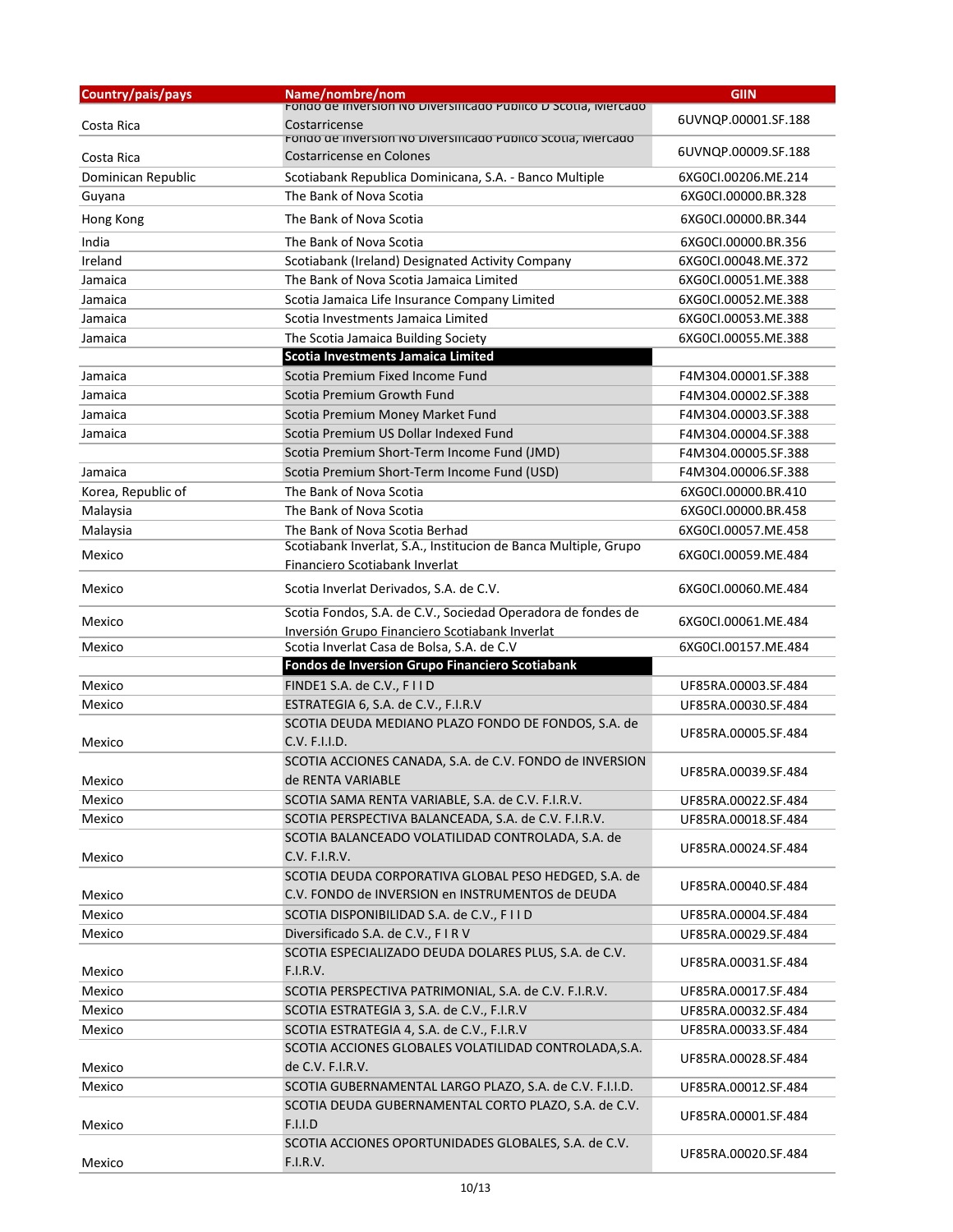| Country/pais/pays | Name/nombre/nom                                                          | <b>GIIN</b>         |
|-------------------|--------------------------------------------------------------------------|---------------------|
| Mexico            | SCOTIA ACCIONES ESTADOS UNIDOS, S.A. de C.V. F.I.R.V.                    | UF85RA.00025.SF.484 |
|                   | SCOTIA ESPECIALIZADO DEUDA INTERNACIONAL PESO                            |                     |
| Mexico            | HEDGED,                                                                  | UF85RA.00041.SF.484 |
| Mexico            | SCOTIA ESPECIALIZADO DEUDA DOLARES, S.A. de C.V. F.I.R.V.                | UF85RA.00016.SF.484 |
| Mexico            | SCOTIA DEUDA CORTO PLAZO, S.A. de C.V. F.I.I.D.                          | UF85RA.00002.SF.484 |
| Mexico            | SCOTIA SAMA DEUDA GUBERNAMENTAL, S.A. de C.V. F.I.I.D.                   | UF85RA.00008.SF.484 |
| Mexico            | SCOTIA OBJETIVO 1, S.A. De C.V., F.I.R.V                                 | UF85RA.00034.SF.484 |
| Mexico            | SCOTIA OBJETIVO 2, S.A. de C.V., F.I.R.V                                 | UF85RA.00035.SF.484 |
| Mexico            | SCOTIA OBJETIVO 3, S.A. de C.V., F.I.R.V                                 | UF85RA.00036.SF.484 |
| Mexico            | SCOTIA OBJETIVO 4, S.A. de C.V., F.I.R.V                                 | UF85RA.00037.SF.484 |
| Mexico            | SCOTIA OBJETIVO 5, S.A. de C.V., F.I.R.V                                 | UF85RA.00038.SF.484 |
| Mexico            | SCOTIA PERSPECTIVA CRECIMIENTO, S.A. de C.V. F.I.R.V.                    | UF85RA.00019.SF.484 |
| Mexico            | SCOTIA ACCIONES MEXICO, S.A. de C.V. F.I.R.V.                            | UF85RA.00021.SF.484 |
|                   | SCOTIA DEUDA LARGO PLAZO VOLATILIDAD CONTROLADA,                         |                     |
| Mexico            | S.A. de C.V. F.I.I.D.                                                    | UF85RA.00010.SF.484 |
| Mexico            | PREVISIONAL DE LIQUIDEZ RESTRINGIDA S.A. de C.V., FIID                   | UF85RA.00009.SF.484 |
|                   | SCOTIA DEUDA CORPORATIVA MEDIANO PLAZO, S.A. de C.V.                     |                     |
| Mexico            | <b>F.I.I.D</b>                                                           | UF85RA.00006.SF.484 |
|                   | SCOTIA ESPECIALIZADO DEUDA MONEDA EXTRANJERA, S.A. de                    |                     |
| Mexico            | C.V. F.I.R.V.                                                            | UF85RA.00015.SF.484 |
| Mexico            | SCOTIA DEUDA TASA REAL, S.A. de C.V. F.I.I.D                             | UF85RA.00011.SF.484 |
| Mexico            | SCOTIA DEUDA MEDIANO PLAZO, S.A. de C.V. F.I.I.D                         | UF85RA.00007.SF.484 |
| Mexico            | SCOTIA FIBRAS, S.A. de C.V. F.I.R.V.                                     | UF85RA.00023.SF.484 |
| Mexico            | SCOTIA ACCIONES EUROPA, S.A. de C.V. F.I.R.V.                            | UF85RA.00027.SF.484 |
| Mexico            | SCOTIA DEUDA GUBERNAMENTAL TASA REAL, S.A. de C.V.                       | UF85RA.00013.SF.484 |
| Mexico            | SCOTIA DIVISAS DOLARES, S.A. de C.V. F.I.I.D                             | UF85RA.00014.SF.484 |
| Mexico            | SOLUCION 6, S.A. de C.V. F.I.R.V.                                        | UF85RA.00026.SF.484 |
| Panama            | The Bank of Nova Scotia                                                  | 6XG0CI.00000.BR.591 |
| Panama            | Scotia Panama Trust Company, S.A.                                        | 6XG0CI.00076.ME.591 |
| Peru              | Profuturo AFP S.A.                                                       | 6XG0CI.00194.ME.604 |
| Peru              | Scotiabank Peru S.A.A.                                                   | 6XG0CI.00077.ME.604 |
| Peru              | CrediScotia Financiera S.A.                                              | 6XG0CI.00078.ME.604 |
| Peru              | Scotia Fondos Sociedad Administradora de Fondos Mutuos S.A.              | 6XG0CI.00079.ME.604 |
| Peru              | Scotia Sociedad Agente de Bolsa S.A.                                     | 6XG0CI.00080.ME.604 |
| Peru              | Scotia Sociedad Titulizadora S.A.                                        | 6XG0CI.00172.ME.604 |
|                   | Patrimonio Fideicometido Primer Programa de Emisión de                   |                     |
| Peru              | Bonos de Titulización de Portafolios de Inversión con Perfil             | 6XG0CI.00177.ME.604 |
|                   | Conservador                                                              |                     |
|                   | Patrimonio Fideicometido Primer Programa de Emisión de                   |                     |
| Peru              | Bonos de Titulización de Portafolios de Inversión con Perfil<br>Moderado | 6XG0CI.00178.ME.604 |
|                   | Patrimonio Fideicometido Primer Programa de Emisión de                   |                     |
| Peru              | Bonos de Titulización de Portafolios de Inversión con Perfil             | 6XG0CI.00179.ME.604 |
|                   | Sofisticado                                                              |                     |
|                   |                                                                          |                     |
| Peru              | Primer Programa de Emision de Bonos de Titulizacion de                   | 6XG0CI.00184.ME.604 |
|                   | Instrumentos estructurados SBP                                           |                     |
| Peru              | PR-Fondo 1                                                               | 6XG0CI.00199.ME.604 |
| Peru              | PR-Fondo 2                                                               | 6XG0CI.00200.ME.604 |
| Peru              | PR-Fondo 3                                                               | 6XG0CI.00201.ME.604 |
| Peru              | Caja Rural de Ahorra y Credito CAT Peru S.A.                             | 6XG0CI.00205.ME.604 |
|                   | Scotia Fondos Sociedad Administradora de Fondos Mutuos                   |                     |
| Peru              | Scotia Fondo de Fondos Acciones Emergentes FMIV                          | 9DH9SY.00009.SF.604 |
| Peru              | Scotia Fondo Acciones S/. FMIV                                           | 9DH9SY.00008.SF.604 |
| Peru              | Scotia Fondo Cash \$ FMIV                                                | 9DH9SY.00004.SF.604 |
| Peru              | Scotia Fondo Cash S/. FMIV                                               | 9DH9SY.00003.SF.604 |
| Peru              | Scotia Fondo de Fondos Acciones Europa FMIV                              | 9DH9SY.00031.SF.604 |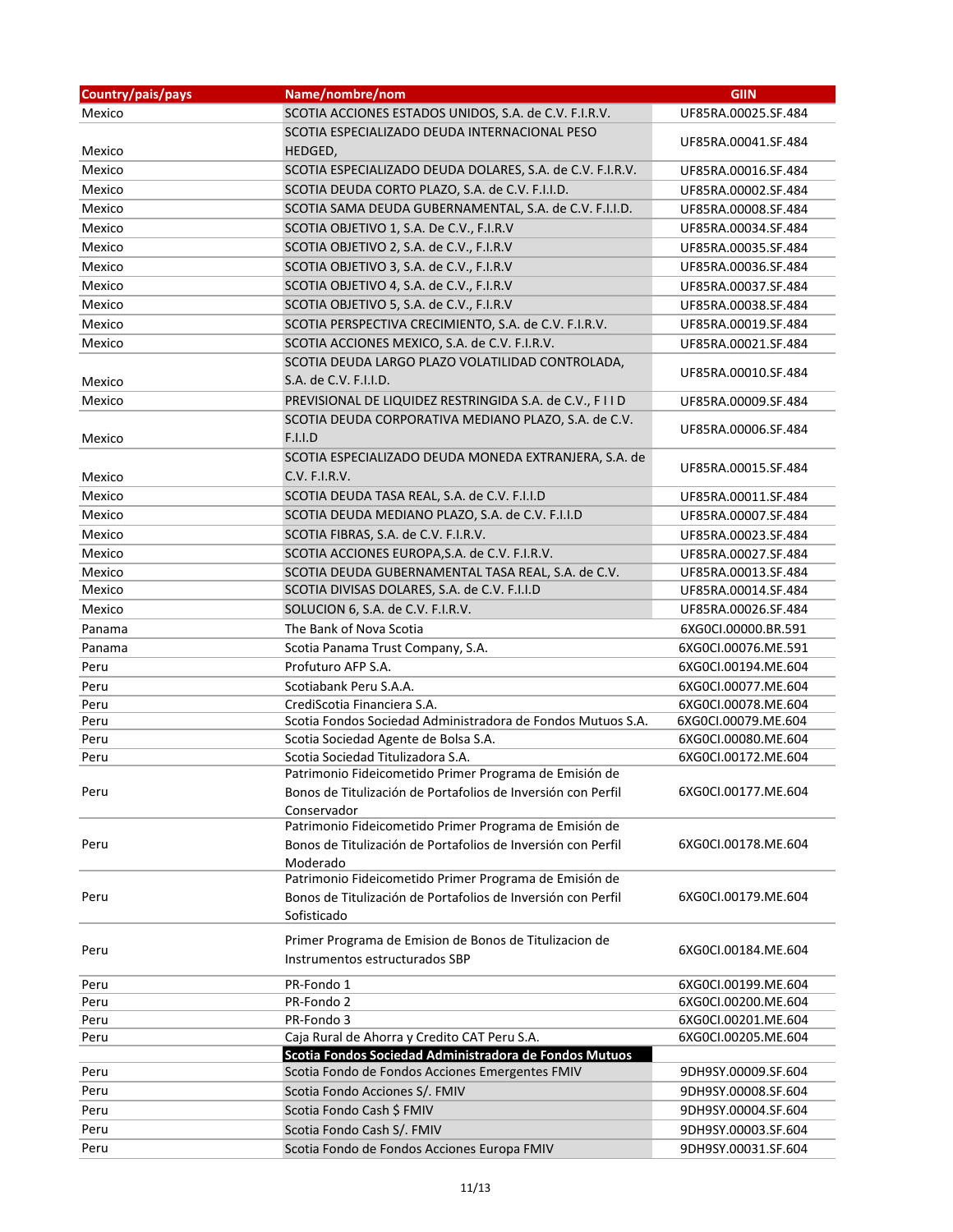| Country/pais/pays | Name/nombre/nom                                       | <b>GIIN</b>         |
|-------------------|-------------------------------------------------------|---------------------|
| Peru              | Scotia Fondo de Fondos Acciones US FMIV               | 9DH9SY.00011.SF.604 |
| Peru              | Scotia Fondo de Fondos Deuda HY FMIV                  | 9DH9SY.00032.SF.604 |
| Peru              | Scotia Fondo de Fondos Deuda IG FMIV                  | 9DH9SY.00033.SF.604 |
| Peru              | Scotia Fondo de Fondos Distributivo HY II FMIV        | 9DH9SY.00074.SF.604 |
| Peru              | Scotia Fondo Deposito Disponible \$ FMIV              | 9DH9SY.00002.SF.604 |
| Peru              | Scotia Fondo Deposito Disponible S/. FMIV             | 9DH9SY.00001.SF.604 |
| Peru              | Scotia Fondo Mixto Balanceado FMIV                    | 9DH9SY.00007.SF.604 |
| Peru              | Scotia Fondo Premium \$ FMIV                          | 9DH9SY.00006.SF.604 |
| Peru              | Scotia Fondo Premium S/. FMIV                         | 9DH9SY.00005.SF.604 |
| Peru              | Scotia Fondo Renta Dolares 2Y III FMIV                | 9DH9SY.00025.SF.604 |
| Peru              | Scotia Fondo Renta Dolares 2Y IV FMIV                 | 9DH9SY.00044.SF.604 |
| Peru              | Scotia Fondo Renta Latam 4 Y II FMIV                  | 9DH9SY.00015.SF.604 |
| Peru              | Scotia Fondo Renta Latam 4Y FMIV                      | 9DH9SY.00010.SF.604 |
| Peru              | Scotia Fondo Renta Latam 6Y FMIV                      | 9DH9SY.00014.SF.604 |
| Peru              | Scotia Fondo Renta Soles 4Y FMIV                      | 9DH9SY.00020.SF.604 |
| Peru              | Scotia Fondo Renta Soles 4.5Y FMIV                    | 9DH9SY.00016.SF.604 |
| Peru              | Scotia Fondo Renta Soles 5 Anos FMIV                  | 9DH9SY.00013.SF.604 |
| Peru              | Scotia Fondo de Fondos Corto Plazo Internacional FMIV | 9DH9SY.00080.SF.604 |
| Peru              | Scotia Fondo de Fondos Distributivo HY FMIV           | 9DH9SY.00062.SF.604 |
| Peru              | Scotia Fondo de Fondos Distributivo IG FMIV           | 9DH9SY.00063.SF.604 |
| Peru              | Scotia Fondo de Fondos Igualdad de Genero FMIV        | 9DH9SY.00078.SF.604 |
| Peru              | SF Beyond Estructurado \$3Y FMIV                      | 9DH9SY.00066.SF.604 |
| Peru              | SF Institucional Binario \$ I FMIV                    | 9DH9SY.00060.SF.604 |
| Peru              | SF Institucional de Renta Dolares IV FMIV             | 9DH9SY.00069.SF.604 |
| Peru              | SF Institucional Global FMIV                          | 9DH9SY.00056.SF.604 |
| Peru              | SF Institucional Renta 1Y FMIV                        | 9DH9SY.00058.SF.604 |
| Peru              | SF Institucional Renta 1Y II FMIV                     | 9DH9SY.00070.SF.604 |
| Peru              | SF Institucional Renta 1Y III FMIV                    | 9DH9SY.00076.SF.604 |
| Peru              | SF Institucional Renta 1Y IV FMIV                     | 9DH9SY.00082.SF.604 |
| Peru              | SF Institucional Renta 2Y FMIV                        | 9DH9SY.00057.SF.604 |
| Peru              | SF Institucional Renta 3Y FMIV                        | 9DH9SY.00064.SF.604 |
| Peru              | SF Institucional Renta Dolares I FMIV                 | 9DH9SY.00052.SF.604 |
| Peru              | SF Institucional Renta Dolares II FMIV                | 9DH9SY.00053.SF.604 |
| Peru              | SF Nota Estructurada I FMIV                           | 9DH9SY.00065.SF.604 |
| Peru              | SF Nota Estructurada II FMIV                          | 9DH9SY.00072.SF.604 |
| Peru              | SF Nota Estructurada III FMIV                         | 9DH9SY.00073.SF.604 |
| Peru              | SF Nota Estructurada IV FMIV                          | 9DH9SY.00081.SF.604 |
| Peru              | SF Rendimiento Binario Dolares VI FMIV                | 9DH9SY.00041.SF.604 |
| Peru              | SF Rendimiento Binario Dolares VII FMIV               | 9DH9SY.00036.SF.604 |
| Peru              | SF Rendimiento Binario Dolares VIII FMIV              | 9DH9SY.00050.SF.604 |
| Peru              | SF Rendimiento Binario Dolares IX FMIV                | 9DH9SY.00045.SF.604 |
| Peru              | SF Rendimiento Binario Soles IV FMIV                  | 9DH9SY.00039.SF.604 |
| Peru              | SF Rendimiento Binario Soles VII FMIV                 | 9DH9SY.00061.SF.604 |
| Peru              | SF Rendimiento Binario Soles VIII FMIV                | 9DH9SY.00067.SF.604 |
| Peru              | SF Rendimiento Condicional Soles FMIV                 | 9DH9SY.00037.SF.604 |
| Peru              | SF Rendimiento Condicional Soles II FMIV              | 9DH9SY.00038.SF.604 |
|                   | SF Rendimiento Mejorado Soles III FMIV                | 9DH9SY.00029.SF.604 |
| Peru<br>Peru      | SF Rendimiento Mejorado Soles IV FMIV                 | 9DH9SY.00035.SF.604 |
|                   | SF Rendimiento Mejorado Soles V FMIV                  |                     |
| Peru              |                                                       | 9DH9SY.00043.SF.604 |
| Peru              | SF Rendimiento Mejorado Soles VI FMIV                 | 9DH9SY.00051.SF.604 |
| Peru              | SF Renta Dolares 1Y II FMIV                           | 9DH9SY.00046.SF.604 |
| Peru              | SF Renta Dolares 1Y III FMIV                          | 9DH9SY.00059.SF.604 |
| Peru              | SF Renta Dolares 6M V FMIV                            | 9DH9SY.00055.SF.604 |
| Peru              | SF Renta Dolares 6M VI FMIV                           | 9DH9SY.00068.SF.604 |
| Peru              | SF Renta Dolares 6M VII FMIV                          | 9DH9SY.00071.SF.604 |